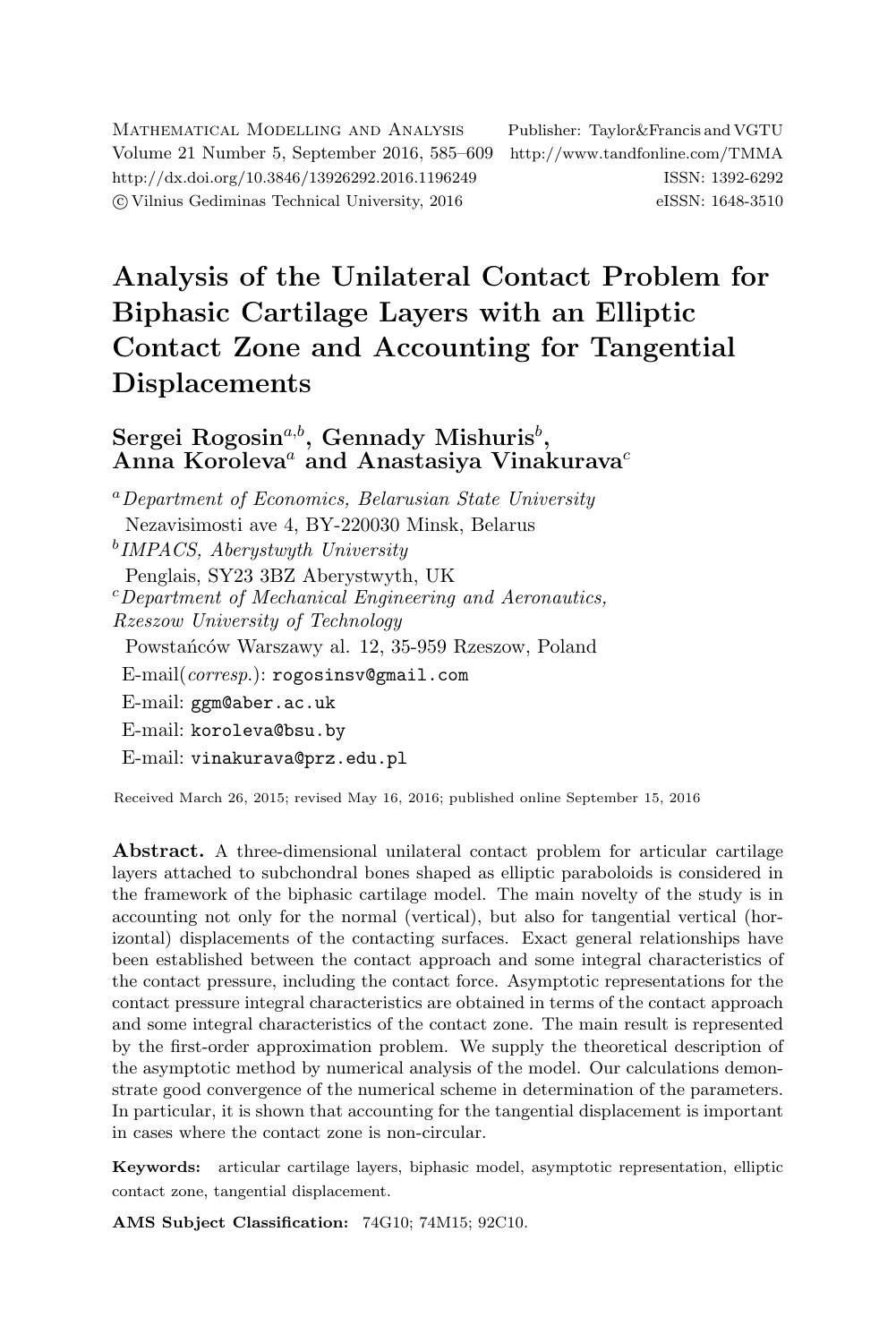# 1 Introduction

Biomechanical contact problems involving transmission of forces across biological joints are of considerable practical interest (see, e.g.  $[2, 3, 11, 14]$  $[2, 3, 11, 14]$  $[2, 3, 11, 14]$  $[2, 3, 11, 14]$  $[2, 3, 11, 14]$  $[2, 3, 11, 14]$  $[2, 3, 11, 14]$ ). Many analytical solutions to the problem of contact interaction of articular cartilage surfaces in joints are available. In particular, Ateshian et al. [\[8\]](#page-22-2) obtained an asymptotic solution for the axisymmetric contact problem for two identical biphasic cartilage layers consisting of a solid phase and a fluid phase and attached to two rigid impermeable spherical bones of equal radii. Later, Wu et al. [\[16\]](#page-22-3) extended this solution to a more general axisymmetric model by combining the assumption of the kinetic relationship from classical contact mechanics [\[12\]](#page-22-4) with the joint contact model [\[8\]](#page-22-2) for the contact of two biphasic cartilage layers. An improved solution for the contact of two biphasic cartilage layers in the axisymmetric setting, which can be used for dynamic loading, was obtained by Wu et al. [\[15\]](#page-22-5).

An asymptotic modeling approach to study the contact problem for biphasic cartilage layers has been performed by Argatov and Mishuris in a series of articles (see  $[4,6,7]$  $[4,6,7]$  $[4,6,7]$ ). In particular, it was shown  $[6]$  that accounting for the tangential displacements is important in the case of diseased cartilage where the measurement of indentation depth may differ even as much as 10% in comparison with the healthy case. In [\[4\]](#page-21-2), the unilateral contact problem for articular cartilages bonded to subchondral bones with a contact zone in the shape of an arbitrary ellipse has been considered, and a closed form analytic solution was found. Exploiting this exact result, Argatov and Mishuris [\[7\]](#page-22-7) have performed perturbation analysis of the contact problem with approximate geometry of the contact surfaces. Other analytic solutions for the contact problem were found using the viscoelastic cartilage model for elliptic contact zone in [\[5\]](#page-21-3). A new methodology for modeling articular tibio-femoral contact based on the developed asymptotic model of frictionless elliptical contact interaction between thin biphasic cartilage layers was presented in [\[2\]](#page-21-0). The mathematical model of articular contact was extended to the case of contact between arbitrary viscoelastic incompressible coating layers.

The constitutive model for biphasic cartilage layers has been extensively discussed in the literature. Our formulation most closely resembles the model proposed by Ateshyan et al [\[8\]](#page-22-2). We omit a detailed description of the modelling due to a lack of space. Instead, we restrict the discussion, by appropriate citation, to the basic model, with clear identification of the origins of the asymptotic model.

The principal originality of this work, with contrast to papers [\[6\]](#page-22-6) and [\[4\]](#page-21-2), is in the accounting for tangential displacements in the contact problem for cartilage layers while using a contact zone of elliptical shape, based on the biphasic model. Although the load is normal, the displacements of the material points on the contact zone have both normal and tangential components, since the surface of the bone is not flat. Despite an absence of friction, the tangential displacement is small but present, and perhaps essential, as has been shown in contact mechanics (with reference to the book by Johnson [\[12\]](#page-22-4)). Comparing our results with those of other authors we come to the conclusion that accounting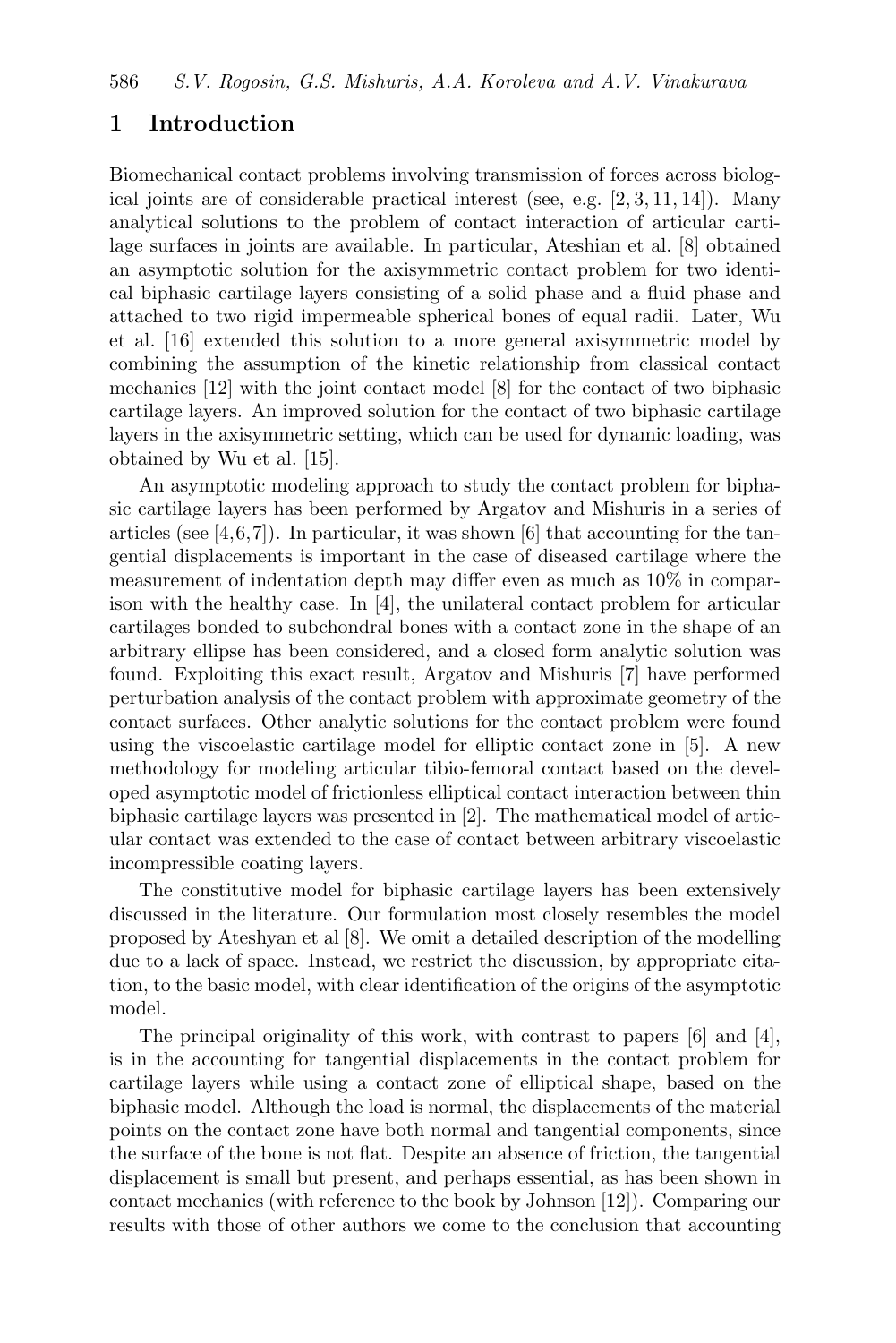for the tangential displacements is important in determining a more accurate approximation of the real behaviour of the complex "bone-cartilage".

Note that the perturbation method proposed in [\[7\]](#page-22-7) could be one of the options for the analysis, however, the procedure is too complex to perform even a few asymptotic steps. Here, employing some technique and ideas from [\[6\]](#page-22-6) and [\[4\]](#page-21-2), we propose another way to construct the asymptotics which utilizes the assumption that the shape of the contact zone is an ellipse at the initial stage of deformation and can be regarded as a small perturbation of the ellipse at any other stage of deformation.

The paper is organized as follows. The unilateral contact problem formulation and its linearization are presented in Section [2,](#page-2-0) where a special case of the contact configuration with one cartilage layer being plane and rigid is also considered in detail. In Section [3,](#page-6-0) we derive exact general relationships between the contact approach and some integral characteristics of the contact pressure, including the contact force. In Section [3.3,](#page-9-0) we obtain asymptotic representations for the contact pressure integral characteristics in terms of the contact approach and some integral characteristics of the contact zone. The zero-order and first-order asymptotic approximations for the solution to the contact problem are obtained in Subsections [4.1](#page-11-0) and [4.2,](#page-14-0) respectively. Detailed calculations which led to the corresponding sets of equations are presented in [\[13\]](#page-22-8). The first-order approximation problem constitutes the main result of the present study. Section [5](#page-17-0) presents a numerical analysis of the model. On the basis of this discussion of the obtained numerical results we make some conclusions concerning the model.

# <span id="page-2-0"></span>2 Formulation of the contact problem

<span id="page-2-1"></span>We consider a frictionless contact between two thin linear biphasic cartilage layers firmly attached to rigid bones shaped like elliptic paraboloids (see Fig[.1\)](#page-2-1).



Figure 1. Schematic representation of the the system bone-cartilage.

It is a common assumption in most of papers devoted to the study of the bone-cartilage system to consider the bone as a rigid elliptic paraboloid. Since the stiffness of the bone is obviously much greater than that of the cartilage, this assumption seems physically consistent. The geometrical assumptions are a common simplification in the literature, allowing us to: a) analytically identify basic features of the contact problem, b) consider the solution as a benchmark for FEM simulations.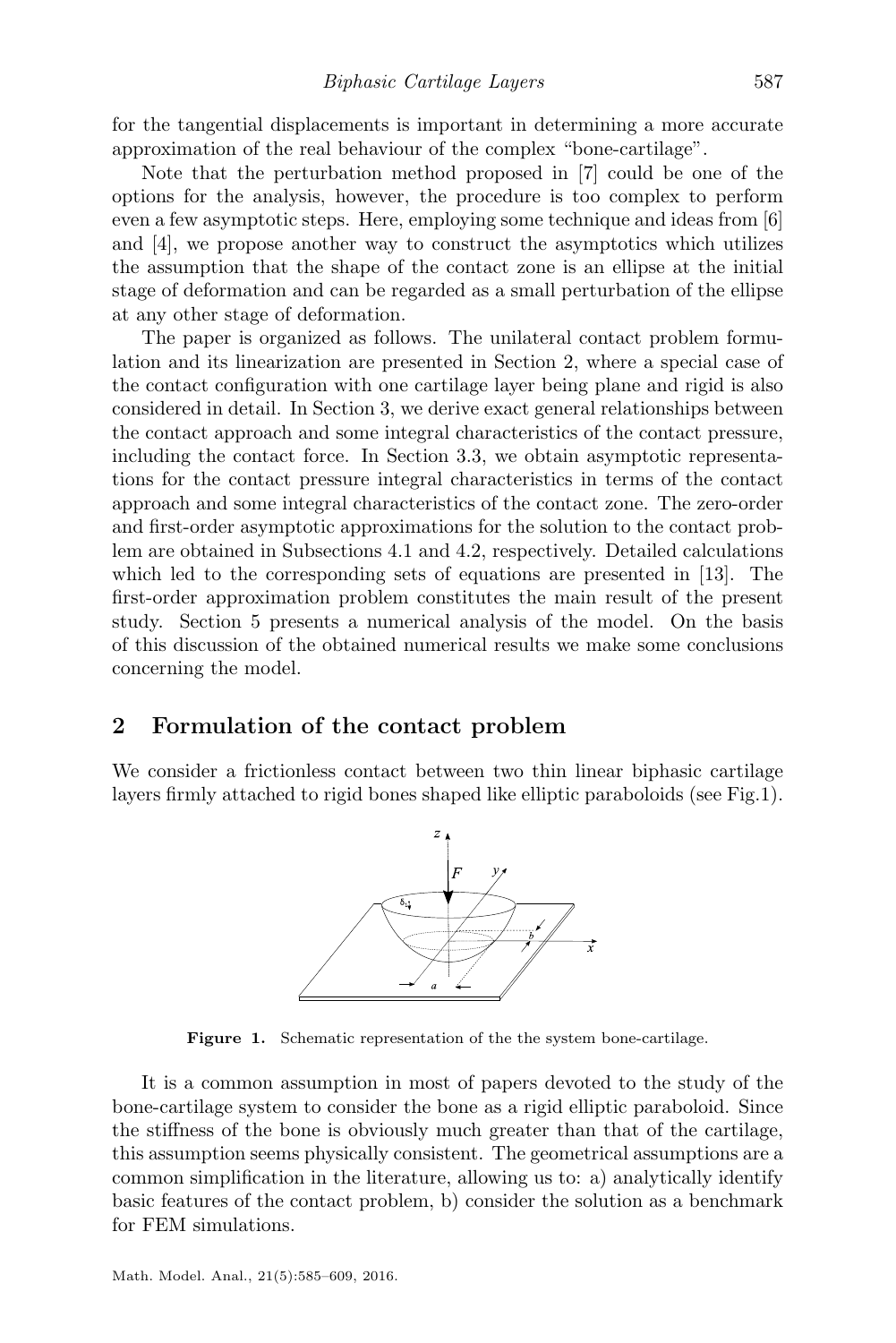<span id="page-3-3"></span>In the Cartesian co-ordinates  $(x_1, x_2, z) = (\mathbf{x}, z)$  the equations for the two cartilage surfaces can be written in the form  $z = (-1)^n \Phi^{(n)}(\mathbf{x}), n = 1, 2$ , where

$$
\Phi^{(n)}(\mathbf{x}) = \frac{x_1^2}{2R_1^{(n)}} + \frac{x_2^2}{2R_2^{(n)}}\tag{2.1}
$$

with  $R_1^{(n)}$ ,  $R_2^{(n)}$  being the curvature radii of the *n*-th bone surface at its apex. We note that assuming the bone to have the form of an elliptical paraboloid is practically reasonable for approximation of the real shape of human bones (see [\[4\]](#page-21-2) and references therein).

In the undeformed state, the cartilage-bone systems occupy convex domains  $z \leq -\Phi^{(1)}(\mathbf{x})$  and  $z \geq \Phi^{(2)}(\mathbf{x})$ , respectively. They are in the initial contact with the plane  $z = 0$  at the origin of the co-ordinate system.

We denote by  $w_1(\mathbf{x}, t)$ ,  $w_2(\mathbf{x}, t)$  the local vertical displacements of the corresponding cartilage surfaces. Let also  $\mathbf{u}_1(\mathbf{x}, t)$ ,  $\mathbf{u}_2(\mathbf{x}, t)$  be the local horizontal (tangential) displacements of the corresponding surface of the cartilages. Finally, we denote by  $P(\mathbf{x}, t)$  the contact pressure density. Following [\[12\]](#page-22-4) the equations for the cartilage surfaces can be written in the following form:

<span id="page-3-4"></span><span id="page-3-2"></span><span id="page-3-0"></span>
$$
z = \delta_1(t) - \Phi^{(1)}(\mathbf{x} + \mathbf{u}_1(\mathbf{x}, t)) + w_1(\mathbf{x}, t),
$$
  
\n
$$
z = -\delta_2(t) + \Phi^{(2)}(\mathbf{x} + \mathbf{u}_2(\mathbf{x}, t)) - w_2(\mathbf{x}, t).
$$
\n(2.2)

Here,  $\delta_1$ ,  $\delta_2$  are some (positive) vertical displacements of the rigid bones. Note also that the vertical displacements  $w_1, w_2$  are positive, while the tangential displacements  $\mathbf{u}_1$ ,  $\mathbf{u}_2$  are directed outside of the contact zone. More detailed modelling of the vertical and tangential displacements can be found in [\[12\]](#page-22-4). Denoting by  $\delta_*(t) = \delta_1(t) + \delta_2(t)$  the contact approach of the bones, we get from [\(2.2\)](#page-3-0) the following inequality:

$$
\delta_{*}(t) + w_{1}(\mathbf{x},t) + w_{2}(\mathbf{x},t) \leq \Phi^{(1)}\left(\mathbf{x} + \mathbf{u}_{1}(\mathbf{x},t)\right) + \Phi^{(2)}\left(\mathbf{x} + \mathbf{u}_{2}(\mathbf{x},t)\right). \tag{2.3}
$$

It was shown in  $[8]$  (see also  $[6]$ ) that the vertical and the tangential displacements of each bone (taking the asymptotic model of the cartilage layer into account) can be represented in the form

$$
w_n(\mathbf{x}',t') = \frac{h_n \epsilon_n^2}{3\mu_{s,n}} \left\{ \Delta P(\mathbf{x}',t') + \frac{3}{H_n} \int_0^{t'} \Delta P(\mathbf{x},\tau) d\tau \right\}, \quad n = 1,2, \quad (2.4)
$$

<span id="page-3-1"></span>
$$
\mathbf{u}_n(\mathbf{x}',t') = -\frac{h_n \epsilon_n}{2\mu_{s,n}} \nabla P(\mathbf{x}',t'), \quad n = 1,2. \tag{2.5}
$$

Here  $\epsilon_n = h_n/a_0$  are dimensionless small parameters,  $h_1$ ,  $h_2$  mean the thicknesses of the cartilage layers, and  $a_0$  denotes a characteristic measure of the contact zone (see the detailed description of the role of this parameter in [\[6\]](#page-22-6); the values taken for numerical analysis of the model are given latter in Section [5\)](#page-17-0),  $H_n = (\lambda_{s,n} + 2\mu_{s,n})/\mu_{s,n}$  are material parameters of cartilages, where  $\lambda_{s,n}$ and  $\mu_{s,n}$  represent the first Lame coefficient and the shear modulus of the solid phase of the *n*-th cartilage tissue. Note that  $\mathbf{u}_1$  and  $\mathbf{u}_2$  in [\(2.5\)](#page-3-1) do not necessarily coincide, they depend on both spatial variables  $x_1, x_2$ , and on the time variable t.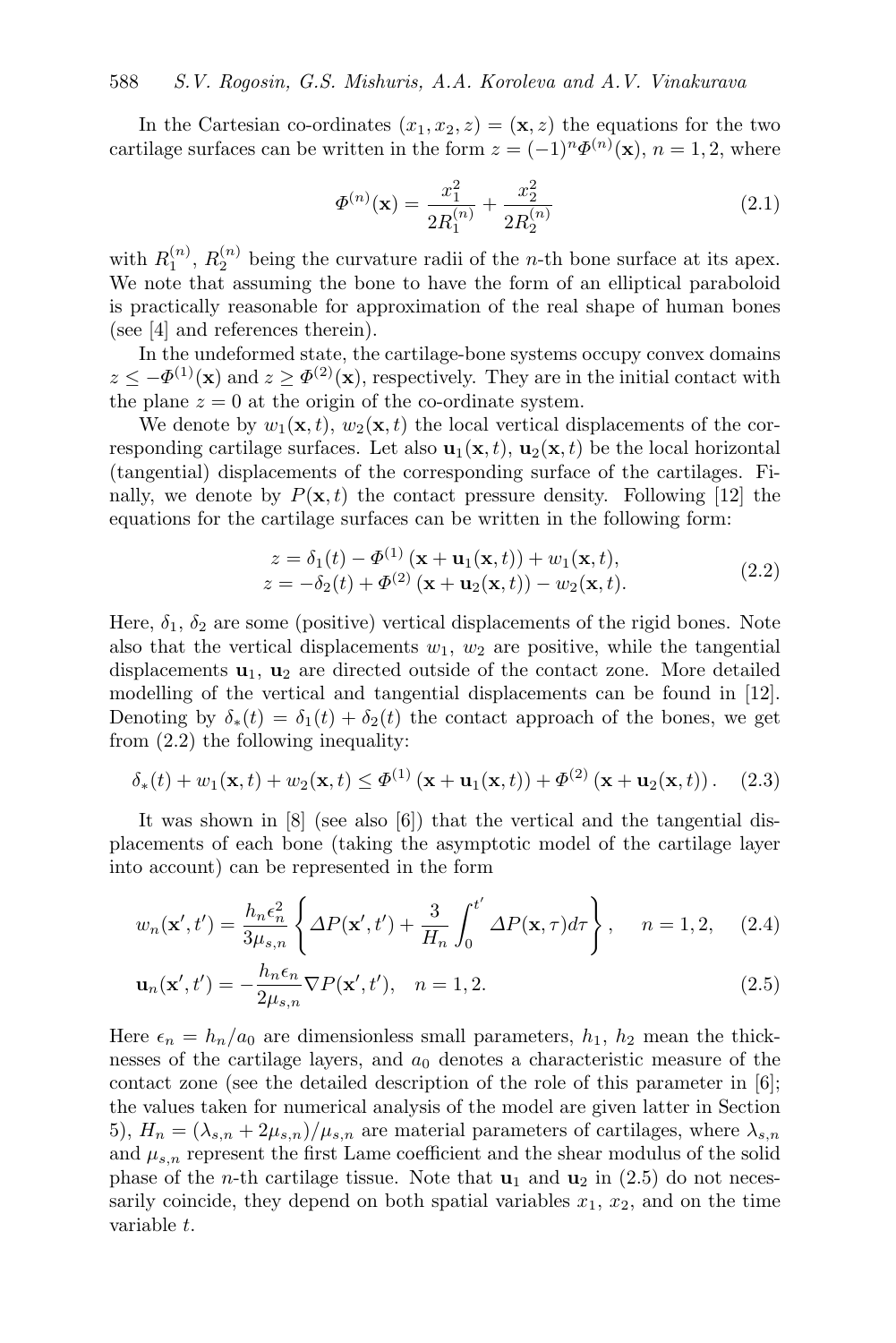Following [\[8\]](#page-22-2), we introduce new spatial variables and time variable via formulas

<span id="page-4-1"></span><span id="page-4-0"></span>
$$
x'_j = \frac{x_j}{a_0}
$$
,  $j = 1, 2$ ,  $t' = \frac{\chi t}{3\mu_0}$ ,

where

$$
\chi = \frac{3\mu_{s,1}k_1}{h_1^2} + \frac{3\mu_{s,2}k_2}{h_2^2}, \quad \mu_0 = \frac{\mu_{s,1}}{\lambda_{s,1} + 2\mu_{s,1}} + \frac{\mu_{s,2}}{\lambda_{s,2} + 2\mu_{s,2}},
$$

 $a_0$  is a characteristic measure of the contact zone, and  $k_1, k_2$  are the cartilage's permeabilities. In these variables we have the following relations on the contact area  $\omega(t)$  encircled by the curve  $\Gamma(t) = \partial \omega(t)$  (here and in the following, we retain the same notation for displacements  $w_n$ ,  $u_n$  and for the contact pressure  $P)$ :

$$
w_1(\mathbf{x},t) + w_2(\mathbf{x},t) = \left(\frac{h_1^3}{3\mu_{s,1}} + \frac{h_2^3}{3\mu_{s,2}}\right) \left\{\Delta P(\mathbf{x},t) + \chi \int_0^t \Delta P(\mathbf{x},\tau) d\tau\right\}, \quad (2.6)
$$

$$
\Phi^{(n)}(\mathbf{x} + \mathbf{u}_n(\mathbf{x}, t)) \simeq \Phi^{(n)}(\mathbf{x}) - \frac{h_n^2 a_0}{2\mu_{s,n}} \nabla \Phi^{(n)}(\mathbf{x}) \cdot \nabla P(\mathbf{x}, t), \quad n = 1, 2. \quad (2.7)
$$

<span id="page-4-2"></span>Further the equality in [\(2.3\)](#page-3-2), i.e.,

$$
\delta_{*}(t) + w_{1}(\mathbf{x}, t) + w_{2}(\mathbf{x}, t) = \Phi^{(1)}(\mathbf{x} + \mathbf{u}_{1}(\mathbf{x}, t)) + \Phi^{(2)}(\mathbf{x} + \mathbf{u}_{2}(\mathbf{x}, t)), \quad (2.8)
$$

determines the contact area  $\omega(t)$ .

Now we substitute [\(2.6\)](#page-4-0), [\(2.7\)](#page-4-1) into [\(2.8\)](#page-4-2) and obtain the governing equation relating the contact pressure with the vertical approach of the bones  $\delta_*(t)$  in the following form:

<span id="page-4-4"></span>
$$
\Delta P(\mathbf{x},t) + \chi \int_0^t \Delta P(\mathbf{x},\tau) d\tau = m \left( \Phi(\mathbf{x}) - \delta_*(t) - \nabla \widetilde{\Phi}(\mathbf{x}) \cdot \nabla P(\mathbf{x},t) \right). \tag{2.9}
$$

Here we have introduced the notation

$$
m = \left(\frac{h_1^3}{3\mu_{s,1}} + \frac{h_2^3}{3\mu_{s,2}}\right)^{-1}, \quad \Phi(\mathbf{x}) = \Phi^{(1)}(\mathbf{x}) + \Phi^{(2)}(\mathbf{x}).\tag{2.10}
$$

Thus, it follows from [\(2.1\)](#page-3-3) and [\(2.10\)](#page-4-3) that the functions  $\Phi$  and  $\widetilde{\Phi}$  are given by

<span id="page-4-3"></span>
$$
\Phi(\mathbf{x}) = \Phi(x_1, x_2) = Ax_1^2 + Bx_2^2
$$

with

$$
A = \frac{1}{2R_1^{(1)}} + \frac{1}{2R_1^{(2)}}, \quad B = \frac{1}{2R_2^{(1)}} + \frac{1}{2R_2^{(2)}}, \quad \tilde{\Phi}(\mathbf{x}) = \tilde{A}x_1^2 + \tilde{B}x_2^2,
$$

$$
\tilde{A} = \frac{h_1^2 a_0}{2\mu_{s,1} R_1^{(1)}} + \frac{h_2^2 a_0}{2\mu_{s,2} R_1^{(2)}}, \quad \tilde{B} = \frac{h_1^2 a_0}{2\mu_{s,1} R_2^{(1)}} + \frac{h_2^2 a_0}{2\mu_{s,2} R_2^{(2)}}.
$$

Note that the coefficients in  $\widetilde{A}$  and  $\widetilde{B}$  are positive dimensionless numbers, which are less than unit.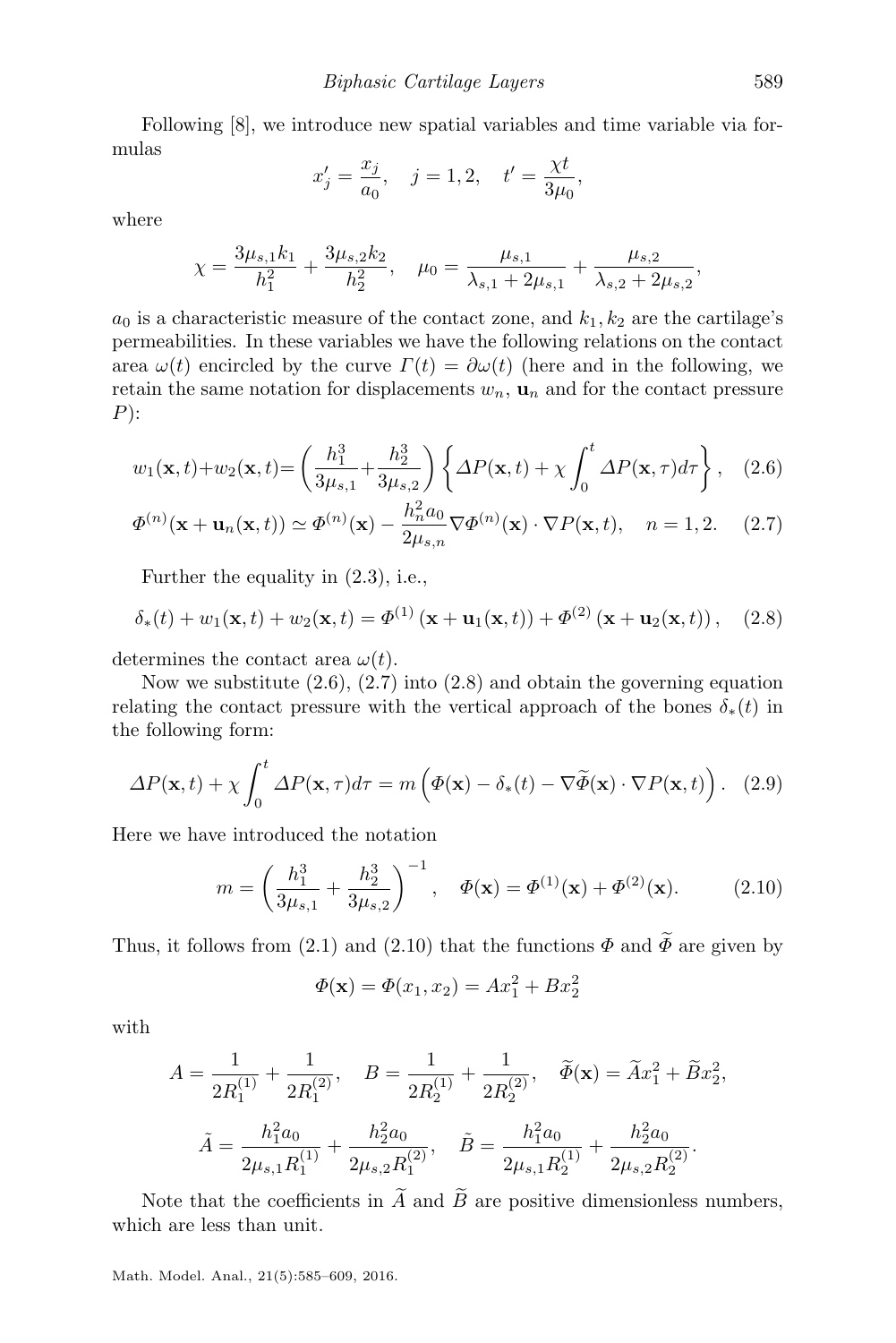Without loss of generality, one can assume that  $A > B$ . Then, Equation [\(2.9\)](#page-4-4) can be rewritten in an equivalent form, using all dimensionless pa-rameters:<sup>[1](#page-5-0)</sup>

<span id="page-5-1"></span>
$$
\Delta P_{\varepsilon}(\mathbf{x},t) + \chi \int_0^t \Delta P_{\varepsilon}(\mathbf{x},\tau) d\tau = \mu \big( \Psi_1(\mathbf{x}) - \delta_{\varepsilon}(t) - \varepsilon \nabla \Psi_2(\mathbf{x}) \cdot \nabla P_{\varepsilon}(\mathbf{x},t) \big), (2.11)
$$

where the following notation has been introduced:

<span id="page-5-5"></span>
$$
\Psi_j(\mathbf{x}) = x_1^2 + e_j^2 x_2^2, \quad j = 1, 2, \quad \delta_\varepsilon(t) = \delta_*(t) / A,\tag{2.12}
$$

$$
\mu = Am
$$
,  $e_1 = \sqrt{B/A}$ ,  $e_2 = \sqrt{\widetilde{B}/\widetilde{A}}$ ,  $\varepsilon = \widetilde{A}/A$ . (2.13)

It is important to note that  $\chi = O(1)$ ,  $\mu \in \mathcal{K} \chi$ .

Discussion of the characteristic values of the introduced parameters is presented, e.g., in  $[6, 8]$  $[6, 8]$  $[6, 8]$ . We note that in numerical analysis of the model we can take  $a_0 = b(0)\sqrt{1 + e_1^2}$  as the initial value of the characteristic measure of the contact zone.

Since the solution of [\(2.11\)](#page-5-1) depends on the parameter  $\varepsilon$ , it is customer to denote an unknown contact pressure by  $P = P_{\varepsilon}$  in what follows. Note that the problem for  $\varepsilon = 0$  coincides with that considered in [\[4\]](#page-21-2).

Equation [\(2.11\)](#page-5-1) is the equation for determination of the contact pressure  $P_{\varepsilon}(\mathbf{x},t) \geq 0, \mathbf{x} \in \omega_{\varepsilon}(t)$ . In particular, in the case when the contact domain is represented by an ellipse

<span id="page-5-6"></span>
$$
\omega_{\varepsilon}(t) = \left\{ \mathbf{x} \in \mathbb{R}^2 : \ \frac{x_1^2}{b^2(t,\varepsilon)} + \frac{\beta^2(t,\varepsilon)x_2^2}{b^2(t,\varepsilon)} \le 1 \right\}.
$$
 (2.14)

We supply Equation  $(2.11)$  with the following boundary conditions:

<span id="page-5-2"></span>
$$
P_{\varepsilon}(\mathbf{x},t) = 0, \quad \mathbf{x} \in \Gamma(t), \tag{2.15}
$$

<span id="page-5-3"></span>
$$
\frac{\partial P_{\varepsilon}}{\partial n}(\mathbf{x},t) = 0, \quad \mathbf{x} \in \Gamma(t), \tag{2.16}
$$

and the equilibrium equation

<span id="page-5-4"></span>
$$
\iint_{\omega_{\varepsilon}(t)} P_{\varepsilon}(\mathbf{x}, t) d\mathbf{x} = F(t),
$$
\n(2.17)

which connects the external load  $F(t)$ , unknown contact pressure  $P_{\varepsilon}(\mathbf{x}, t)$ , and unknown contact domain  $\omega_{\varepsilon}(t)$ .

*Remark 1.* The problem  $(2.11)$ ,  $(2.15)$ ,  $(2.16)$ ,  $(2.17)$  has the following form

$$
(\mathcal{K}\Delta + \varepsilon g \nabla) P = \delta + f,
$$
  
 
$$
P|_{\partial\Omega} = 0, \quad \frac{\partial P}{\partial n}|_{\partial\Omega} = 0, \quad \iint_{\Omega} P(\mathbf{x}, t) d\mathbf{x} = F
$$

with unknown boundaries for the contact domain  $\partial\Omega$ , an unknown indentation parameter  $\delta$  and an unknown contact pressure P (where  $\varepsilon$  is a small parameter,

<span id="page-5-0"></span> $\overline{1}$  Note that in the axisymmetric case formula [\(2.11\)](#page-5-1) coincides with formula [\[6,](#page-22-6) (8)].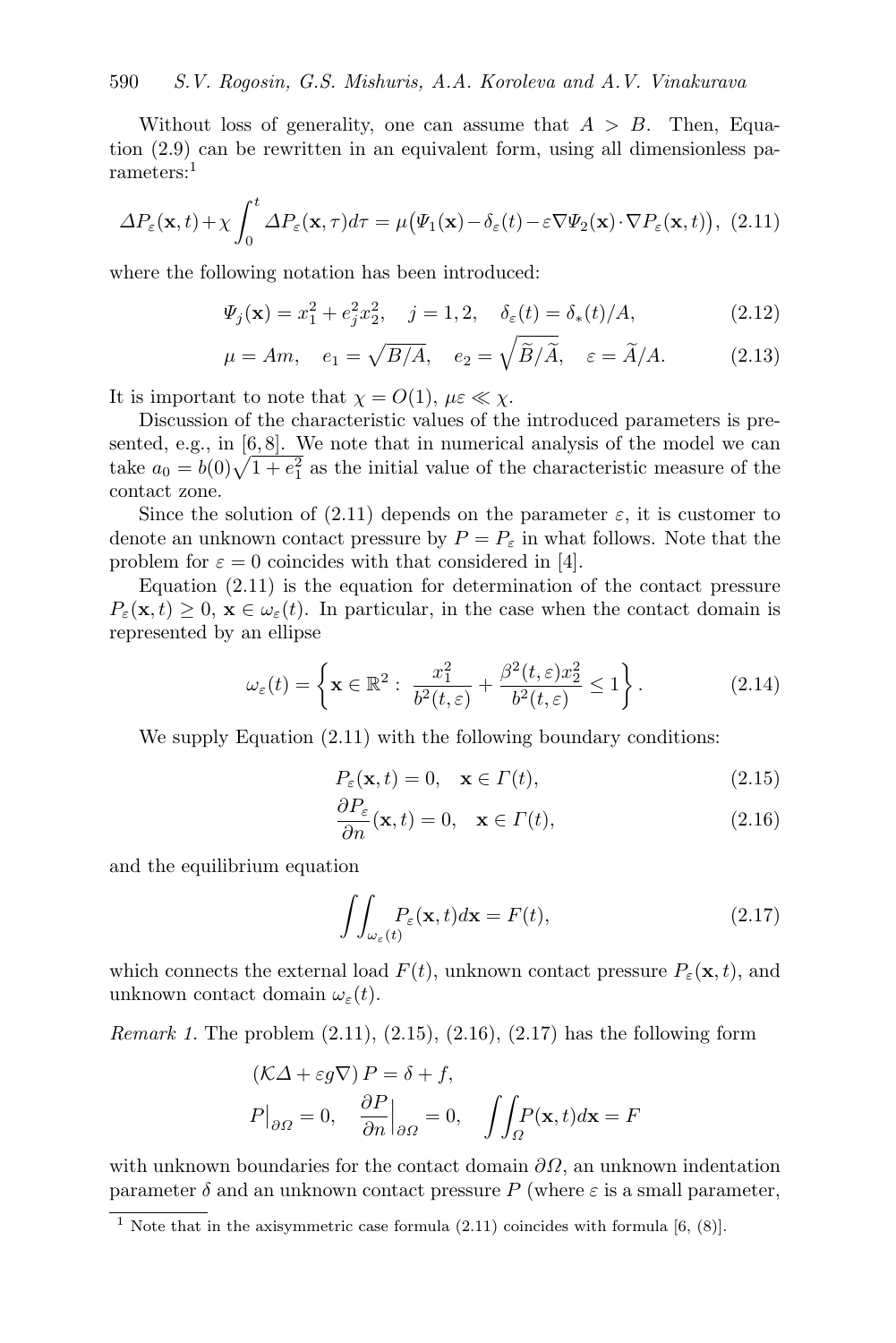g and f are given functions in  $\Omega$ , and K is the Volterra operator, see formula [\(3.16\)](#page-9-1) below). In [\[4\]](#page-21-2) an exact solution was found, corresponding to the case  $\varepsilon = 0$  (in our notation), for elliptical contact. In [\[6\]](#page-22-6), the existence of a solution was proven, under the assumption of an axisymmetric initial configuration of the contact zone (i.e. when  $g(x, y) = g(r)$ ,  $f(x, y) = f(r)$ ). Thus, existence of the solution in a more general case, for small values of the parameter  $\varepsilon \neq 0$  or small eccentricity, follows from the standard results of perturbation analysis of nonlinear boundary value problems for the Laplace equation.

### 2.1 Special case of the contact configuration

In order to check the content of formula [\(2.9\)](#page-4-4) we consider here a special case, namely, we suppose that the lower part cartilage layer is plane and rigid (the same assumption was employed in [\[16\]](#page-22-3)), it means that  $\mu_{s,2} = \infty$  and  $R_1^{(1)} =$  $R_2^{(1)} = \infty$ , i.e.,

<span id="page-6-1"></span>
$$
\Phi^{(1)} \equiv 0, \quad \Phi \equiv \Phi^{(2)}.
$$

In this case we have got the following equation for determination of the contact domain  $\omega(t)$  in the form similar to [\(2.9\)](#page-4-4):

$$
\Delta P(\mathbf{x},t) + \chi \int_0^t \Delta P(\mathbf{x},\tau) d\tau = m \left( \Phi(\mathbf{x}) - \delta_*(t) - \nabla \widetilde{\Phi}(\mathbf{x}) \cdot \nabla P(\mathbf{x},t) \right). \tag{2.18}
$$

Here we will have

<span id="page-6-2"></span>
$$
m = \frac{3\mu_{s,2}}{h_2^3}, \quad \chi = \frac{3\mu_{s,2}k_2}{h_2^2}.
$$

At the same time, small changes have to be made in the right-hand side of Equation [\(2.18\)](#page-6-1) as follows:

$$
\varPhi(\mathbf{x}) = \frac{x_1^2}{2R_1^{(2)}} + \frac{x_2^2}{2R_2^{(2)}}, \quad \tilde{\varPhi}(\mathbf{x}) = \frac{h_2^2 a_0 x_1^2}{2\mu_{s,2} R_1^{(2)}} + \frac{h_2^2 a_0 x_1^2}{2\mu_{s,2} R_1^{(2)}}.
$$

Thus Equation [\(2.18\)](#page-6-1) can be rewritten as

$$
\Delta P(\mathbf{x},t) + \frac{3\mu_{s,2}k_2}{h_2^2} \int_0^t \Delta P(\mathbf{x},\tau) d\tau = \frac{3\mu_{s,2}}{h_2^3} \left( \frac{x_1^2}{2R_1^{(2)}} + \frac{x_2^2}{2R_2^{(2)}} - \delta_*(t) \right) - \frac{3a_0}{h_2} \left[ \frac{x_1}{R_1^{(2)}} \partial_{x_1} P(\mathbf{x},t) + \frac{x_2}{R_2^{(2)}} \partial_{x_1} P(\mathbf{x},t) \right].
$$
 (2.19)

It can be easily checked that in the axisymmetric case Equation [\(2.19\)](#page-6-2) reduces to the governing differential equation obtained in [\[6\]](#page-22-6).

# <span id="page-6-0"></span>3 A priori estimate of the solution

#### 3.1 Estimates of the indentation parameter

In our model we assume that the external load is non-decreasing. Thus, the contact domain is monotonically expanded, i.e.

<span id="page-6-3"></span>
$$
\omega_{\varepsilon}(t_1) \subseteq \omega_{\varepsilon}(t_2), \quad \forall t_1 \le t_2. \tag{3.1}
$$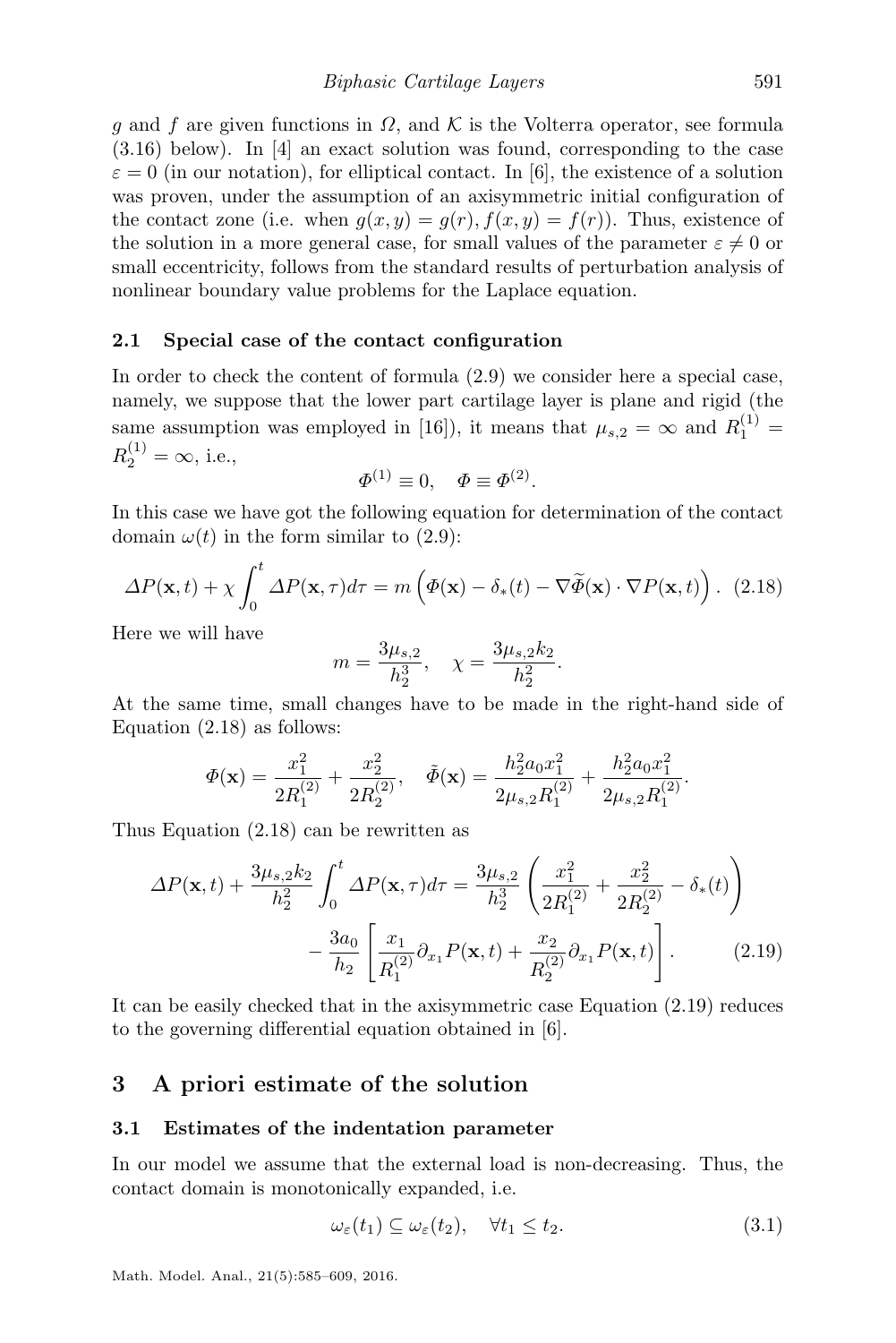It is convenient to suppose also that the contact pressure is defined on the whole plane. For this we simply extend the density  $P_{\varepsilon}(\mathbf{x}, t)$  by assuming that

<span id="page-7-1"></span><span id="page-7-0"></span>
$$
P_{\varepsilon}(\mathbf{x},t) = 0, \quad \forall \mathbf{x} \notin \omega_{\varepsilon}(t). \tag{3.2}
$$

Integrating [\(2.11\)](#page-5-1) over contact domain  $\omega(t)$ , we get

$$
\iint_{\omega(t)} \Delta P_{\varepsilon}(\mathbf{x}, t) d\mathbf{x} + \chi \iint_{\omega(t)} \int_{0}^{t} \Delta P_{\varepsilon}(\mathbf{x}, \tau) d\tau d\mathbf{x} =
$$
\n
$$
= \mu \iint_{\omega(t)} (\Psi_1(\mathbf{x}) - \delta_{\varepsilon}(t)) d\mathbf{x} - \varepsilon \mu \iint_{\omega(t)} \nabla \Psi_2(\mathbf{x}) \cdot \nabla P_{\varepsilon}(\mathbf{x}, t) d\mathbf{x}.
$$
\n(3.3)

For simplicity of notation, we omit here (and everywhere in the next two sections) the subindex  $\varepsilon$  in  $\omega_{\varepsilon}$ . From the monotonicity of the contact domain [\(3.1\)](#page-6-3) and assumption [\(3.2\)](#page-7-0), it follows that the second integral on the left-hand side can be written in the form

<span id="page-7-4"></span>
$$
\iint_{\omega(t)} \int_0^t \Delta P_{\varepsilon}(\mathbf{x}, \tau) d\tau d\mathbf{x} = \int_0^t \iint_{\omega(t)} \Delta P_{\varepsilon}(\mathbf{x}, \tau) d\mathbf{x} d\tau.
$$

Using the second Green's formula

$$
\iint_{\omega(t)} (u(\mathbf{x}) \Delta v(\mathbf{x}) - v(\mathbf{x}) \Delta u(\mathbf{x})) d\mathbf{x} = \int_{\Gamma(t)} \left( u(\mathbf{x}) \frac{\partial v}{\partial n}(\mathbf{x}) - v(\mathbf{x}) \frac{\partial u}{\partial n}(\mathbf{x}) \right) ds \quad (3.4)
$$

with  $u \equiv 1$  and  $v = P_{\varepsilon}(\mathbf{x}, t)$  we get the following relation in view of the boundary condition [\(2.16\)](#page-5-3):

<span id="page-7-2"></span>
$$
\iint_{\omega(t)} \Delta P_{\varepsilon}(\mathbf{x}, \tau) d\mathbf{x} = \int_{\Gamma(t)} \frac{\partial P_{\varepsilon}}{\partial n}(\mathbf{x}, s) ds = 0, \quad \forall \tau \le t.
$$
 (3.5)

Therefore, the both integrals on the left-hand side of [\(3.3\)](#page-7-1) vanish.

Further, we use the first Green's formula

<span id="page-7-6"></span>
$$
\iint_{\omega(t)} (\varphi \Delta \psi + \nabla \varphi \cdot \nabla \psi) d\mathbf{x} = \int_{\Gamma(t)} \varphi \frac{\partial \psi}{\partial n} ds \tag{3.6}
$$

with  $\psi(\mathbf{x}) = \Psi_2(\mathbf{x})$  and  $\varphi(\mathbf{x}) = P_\varepsilon(\mathbf{x}, t)$ . In this case the integral on the righthand side vanishes in view of [\(2.15\)](#page-5-2), and we obtain the relation

$$
\iint_{\omega(t)} \nabla \Psi_2(\mathbf{x}) \cdot \nabla P_{\varepsilon}(\mathbf{x}, t) d\mathbf{x} = -\iint_{\omega(t)} P_{\varepsilon}(\mathbf{x}, t) \Delta \Psi_2(\mathbf{x}) d\mathbf{x} = -2(1 + e_2^2) F(t), \tag{3.7}
$$

where we used the equilibrium equation  $(2.17)$  and the identity

<span id="page-7-5"></span><span id="page-7-3"></span>
$$
\Delta\Psi_2(\mathbf{x}) = 2(1 + e_2^2) \tag{3.8}
$$

with  $e_2$  being defined in  $(2.12)$ .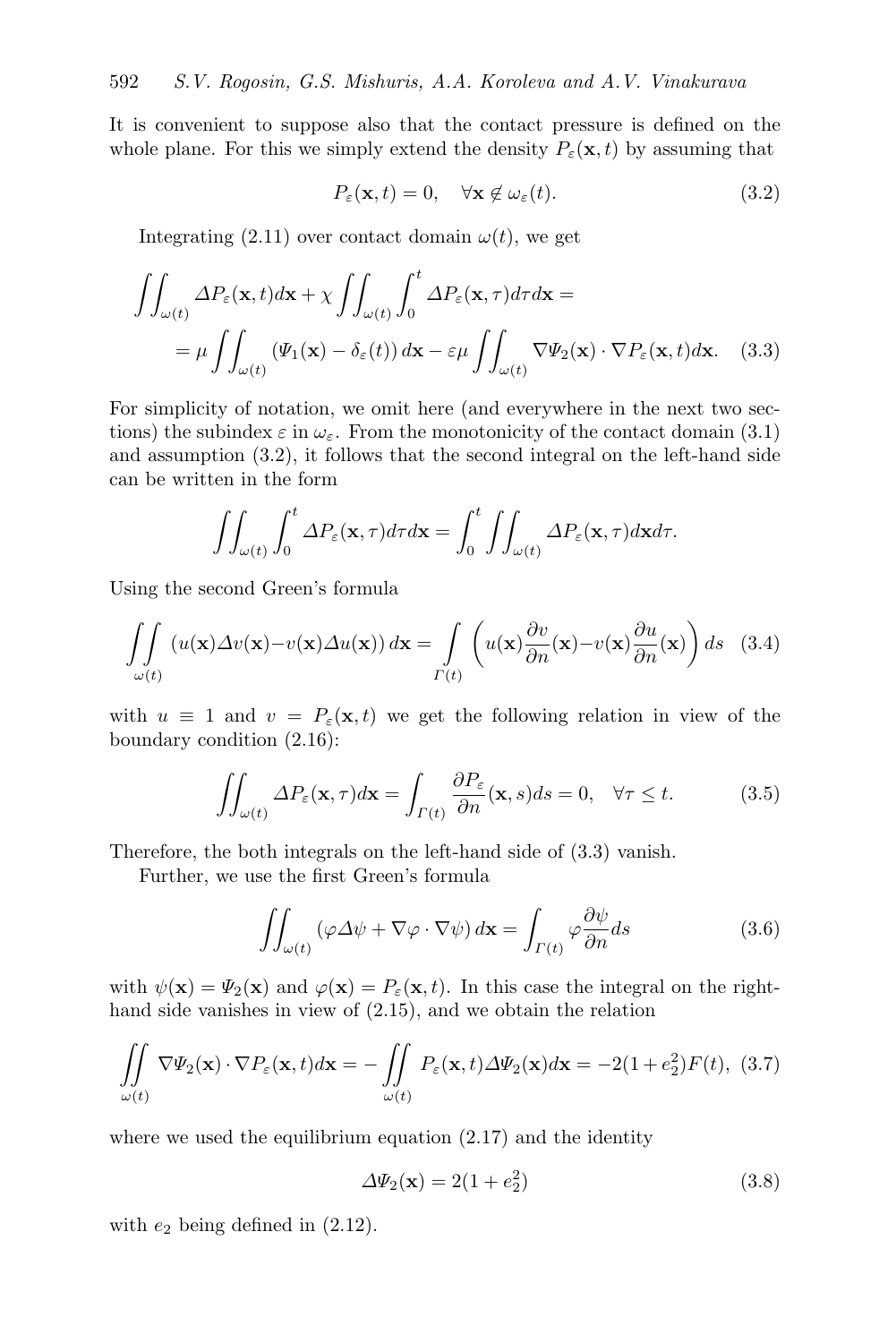In what follows, it is convenient to have the following notation for the integrals of the product of k-th power of the function  $\Psi_1$  and l-th power of the function  $\Psi_2$ :

<span id="page-8-0"></span>
$$
A_{k,l}(\omega) = \iint_{\omega} \Psi_1^k(\mathbf{x}) \Psi_2^l(\mathbf{x}) d\mathbf{x} > 0, \quad k, l = 0, 1, 2, \dots
$$
 (3.9)

In particular,  $A_{0,0}(\omega)$  is the area of the contact domain. It is to remember that the constants  $A_{k,l}(\omega)$  depend finally on t, but we omitted this fact in the notation in order to avoid cumbersome expressions. Computations of  $A_{k,l}(\omega)$ for the elliptic domain [\(2.14\)](#page-5-6) are given in [\[13,](#page-22-8) Appendix, Sec. 6.1].

Taking into account Equations [\(3.5\)](#page-7-2) and [\(3.7\)](#page-7-3), we get

$$
\delta_{\varepsilon}(t) = \frac{A_{1,0}(\omega_{\varepsilon}(t))}{A_{0,0}(\omega_{\varepsilon}(t))} + \frac{2(1 + e_2^2)\varepsilon}{A_{0,0}(\omega_{\varepsilon}(t))}F(t).
$$

This formula allows us to compute the contact approach  $\delta_{\varepsilon}(t)$  as a function of the total external force  $F(t)$  and the main axes of the ellipse describing the shape of the contact zone, which in fact depends on time too.

### 3.2 Integral identities for the contact pressure

In order to write out a more informative equation for the contact load, we use the following trick. We multiply both sides of  $(2.11)$  by the function  $v(\mathbf{x}) =$  $\Psi_2(\mathbf{x})$  and integrate the obtained equation over the contact domain  $\omega(t)$ 

$$
\iint_{\omega(t)} \Psi_2(\mathbf{x}) \Delta P_{\varepsilon}(\mathbf{x}, t) d\mathbf{x} + \chi \iint_{\omega(t)} \int_0^t \Psi_2(\mathbf{x}) \Delta P_{\varepsilon}(\mathbf{x}, \tau) d\tau d\mathbf{x} = \mu \iint_{\omega(t)} \Psi_2(\mathbf{x})
$$

$$
\times \Psi_1(\mathbf{x}) d\mathbf{x} - \mu \delta_{\varepsilon}(t) \iint_{\omega(t)} \Psi_2(\mathbf{x}) d\mathbf{x} - \mu \varepsilon \iint_{\omega(t)} \Psi_2(\mathbf{x}) \nabla \Psi_2(\mathbf{x}) \cdot \nabla P_{\varepsilon}(\mathbf{x}, t) d\mathbf{x}.
$$
 (3.10)

Let us calculate the integrals in this relation by using Green's formulas. For the first integral on the left-hand side we use formula [\(3.4\)](#page-7-4) with  $u = \Psi_2, v = P_{\varepsilon}$ and the boundary conditions [\(2.15\)](#page-5-2), [\(2.16\)](#page-5-3). Hence, we obtain

$$
\iint_{\omega(t)} \Psi_2(\mathbf{x}) \Delta P_{\varepsilon}(\mathbf{x},t) d\mathbf{x} = \iint_{\omega(t)} \Delta \Psi_2(\mathbf{x}) P_{\varepsilon}(\mathbf{x},t) d\mathbf{x}.
$$

Now taking into account [\(3.8\)](#page-7-5), we get

<span id="page-8-2"></span><span id="page-8-1"></span>
$$
\iint_{\omega(t)} \Psi_2(\mathbf{x}) \Delta P_{\varepsilon}(\mathbf{x}, t) d\mathbf{x} = 2(1 + e_2^2) F(t).
$$
\n(3.11)

For the second integral on the left-hand side, we apply the same approach, but interchange first the integrals over  $\omega_{\varepsilon}(t)$  and over  $\tau \in (0, t)$  exploiting the load monotonicity. Therefore, we arrive at the equation

$$
\iint\limits_{\omega(t)} \int\limits_{0}^{t} \Psi_2(\mathbf{x}) \Delta P_{\varepsilon}(\mathbf{x}, \tau) d\tau d\mathbf{x} = \int\limits_{0}^{t} \iint\limits_{\omega(t)} \Psi_2(\mathbf{x}) \Delta P_{\varepsilon}(\mathbf{x}, \tau) d\tau d\mathbf{x} = 2(1 + e_2^2) \int\limits_{0}^{t} F(\tau) d\tau.
$$
\n(3.12)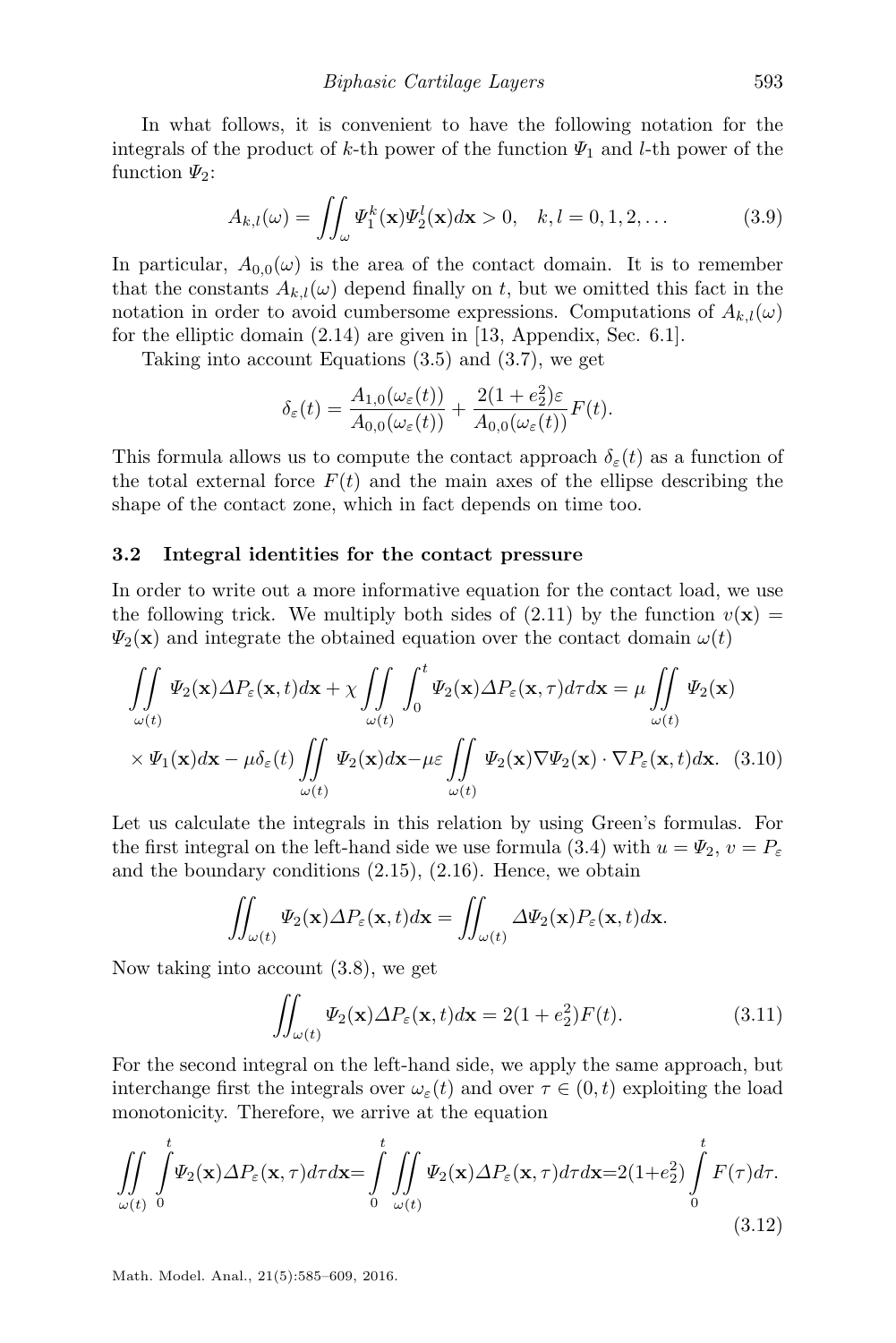For the first and second integrals on the right-hand side, we simply use the notation [\(3.9\)](#page-8-0), which gives

$$
\iint_{\omega(t)} \Psi_1(\mathbf{x}) \Psi_2(\mathbf{x}) d\mathbf{x} = A_{1,1}(b; \beta), \quad \iint_{\omega(t)} \Psi_2(\mathbf{x}) d\mathbf{x} = A_{0,1}(b; \beta). \tag{3.13}
$$

Finally, for the third integral on the right-hand side, we make use of the following simple formula which follows immediately from the definition of  $\Psi_2$ :

<span id="page-9-2"></span>
$$
\Psi_2 \nabla \Psi_2 = \frac{1}{2} \nabla \Psi_2^2.
$$

Then we can apply Green's formula [\(3.6\)](#page-7-6) and the boundary conditions [\(2.15\)](#page-5-2), [\(2.16\)](#page-5-3) to find

$$
\iint_{\omega(t)} \Psi_2(\mathbf{x}) \nabla \Psi_2(\mathbf{x}) \cdot \nabla P_{\varepsilon}(\mathbf{x},t) d\mathbf{x} = -\frac{1}{2} \iint_{\omega(t)} \Delta \Psi_2^2(\mathbf{x}) P_{\varepsilon}(\mathbf{x},t) d\mathbf{x}.
$$

By applying the second Green's formula [\(3.4\)](#page-7-4) with  $u = P_{\varepsilon}$ ,  $v = \Psi_2^2$ , and the boundary conditions [\(2.15\)](#page-5-2), [\(2.16\)](#page-5-3), we represent this integral in the form

$$
\iint_{\omega(t)} \Psi_2(\mathbf{x}) \nabla \Psi_2(\mathbf{x}) \cdot \nabla P_{\varepsilon}(\mathbf{x}, t) d\mathbf{x} = -\frac{1}{2} \iint_{\omega(t)} \Psi_2^2(\mathbf{x}) \Delta P_{\varepsilon}(\mathbf{x}, t) d\mathbf{x}.
$$
 (3.14)

This integral still contains the unknown density of contact pressure  $P_{\varepsilon}(\mathbf{x},t)$ . Let us define

<span id="page-9-3"></span>
$$
\mathcal{M}^{(j)}P_{\varepsilon}(t) \equiv \iint_{\omega(t)} \Psi_2^j(\mathbf{x}) \Delta P_{\varepsilon}(\mathbf{x},t) d\mathbf{x}.
$$

Now we rewrite the relation [\(3.10\)](#page-8-1) by using the results for all integrals  $(3.11)–(3.14)$  $(3.11)–(3.14)$  $(3.11)–(3.14)$  in the following form:

$$
2(1+e_2^2)\mathcal{K}F(t) = \mu A_{1,1}(\omega_\varepsilon(t)) - \mu \delta_\varepsilon(t)A_{0,1}(\omega_\varepsilon(t)) + \frac{\mu \varepsilon}{2}\mathcal{M}^{(2)}P_\varepsilon(t). \quad (3.15)
$$

Here, we have introduced the Volterra operator  $K$  as follows:

<span id="page-9-1"></span>
$$
\mathcal{K}F(t) = F(t) + \chi \int_0^t F(\tau) d\tau.
$$
 (3.16)

Note that the integral in the right-hand side of the equation [\(3.15\)](#page-9-3) allows to continue the same procedure to deliver an asymptotic estimate for this equation.

We continue to proceed with Equation  $(3.15)$  on the next steps.

### <span id="page-9-0"></span>3.3 Posteriori estimates for the contact pressure

Now we proceed to calculate the last integral in [\(3.15\)](#page-9-3). For this we multiply the governing integral equation [\(2.11\)](#page-5-1) by  $\Psi_2^j(\mathbf{x})$  ( $j \geq 2$ ) and integrate over contact domain  $\omega(t)$ :

$$
\iint_{\omega(t)} \Psi_2^j(\mathbf{x}) \Delta P_{\varepsilon}(\mathbf{x}, t) d\mathbf{x} + \chi \iint_{\omega(t)} \int_0^t \Psi_2^j(\mathbf{x}) \Delta P_{\varepsilon}(\mathbf{x}, \tau) d\tau d\mathbf{x} = \mu \iint_{\omega(t)} \Psi_2^j(\overline{\mathbf{x}}) \times \Psi_1(\mathbf{x}) d\mathbf{x} - \mu \delta_{\varepsilon}(t) \iint_{\omega(t)} \Psi_2^j(\mathbf{x}) d\mathbf{x} - \mu \varepsilon \iint_{\omega(t)} \Psi_2^j(\mathbf{x}) \nabla \Psi_2(\mathbf{x}) \cdot \nabla P_{\varepsilon}(\mathbf{x}, t) d\mathbf{x}.
$$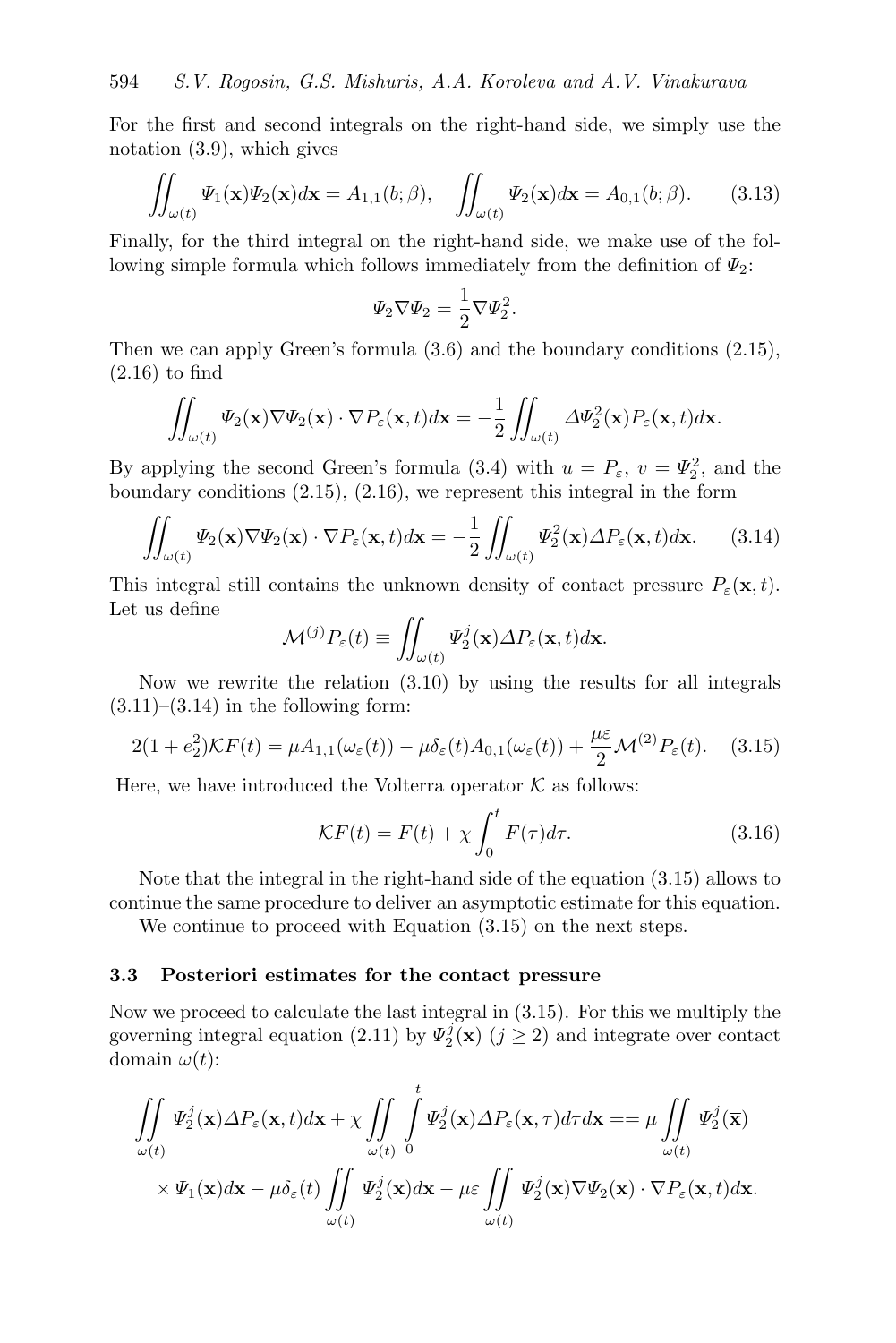By using the same argument as on the previous step, we get

$$
\mathcal{K}\mathcal{M}^{(j)}P_{\varepsilon}(t) = \mu A_{1,j} - \mu \delta_{\varepsilon}(t) A_{0,j}(a;\beta) - \mu \varepsilon \iint_{\omega(t)} \Psi_2^j(\mathbf{x}) \nabla \Psi_2(\mathbf{x}) \cdot \nabla P_{\varepsilon}(\mathbf{x},t) d\mathbf{x}.
$$
\n(3.17)

For the last integral we use the relations

<span id="page-10-0"></span>
$$
\Psi_2^j(\mathbf{x}) \nabla \Psi_2(\mathbf{x}) = \frac{1}{j+1} \nabla \Psi_2^{j+1}(\mathbf{x}),
$$
  

$$
\iint_{\omega(t)} \nabla \Psi_2^{j+1}(\mathbf{x}) \cdot \nabla P_{\varepsilon}(\mathbf{x}, t) d\mathbf{x} = -\iint_{\omega(t)} \Delta \Psi_2^{j+1}(\mathbf{x}) P_{\varepsilon}(\mathbf{x}, t) d\mathbf{x}.
$$

Therefore, the integral

$$
\mathcal{M}^{(j)}P_{\varepsilon}(t) = \mu \mathcal{K}^{-1}\left\{A_{1,j}(\omega_{\varepsilon}(t)) - \delta_{\varepsilon}(t)A_{0,j}(\omega_{\varepsilon}(t)) + \frac{\varepsilon}{j+1}\mathcal{K}\mathcal{M}^{(j+1)}P_{\varepsilon}(t)\right\}
$$

has been obtained as a solution of the integral equation [\(3.17\)](#page-10-0). Here the inverse operator  $K^{-1}$  is defined by the formula

$$
\mathcal{K}^{-1}Y(t) = Y(t) - \chi \int_0^t Y(\tau) e^{-\chi(t-\tau)} d\tau.
$$

Performing the same computation, we obtain the following representation for the integral in the right-hand side of [\(3.15\)](#page-9-3):

$$
\mathcal{M}^{(2)}P_{\varepsilon}(t) = \sum_{j=1}^{N} \frac{2\varepsilon^{j-1}}{(j+1)!} \mu^{j} \mathcal{K}^{-j} \left\{ A_{1,j+1}(\omega_{\varepsilon}(t)) - \delta_{\varepsilon}(t) A_{0,j+1}(\omega_{\varepsilon}(t)) \right\} + \frac{2\varepsilon^{N}}{(N+2)!} \mu^{N} \mathcal{K}^{-N} \mathcal{M}^{(N+2)} P_{\varepsilon}(t).
$$

Substituting this representation into Equation [\(3.15\)](#page-9-3), we finally get

$$
2(1+e_2^2)\mathcal{K}F(t) = \sum_{j=0}^N \frac{\varepsilon^j}{(j+1)!} \mu^{j+1} \mathcal{K}^{-j} \left\{ A_{1,j+1}(\omega_\varepsilon(t)) - \delta_\varepsilon(t) A_{0,j+1}(\omega_\varepsilon(t)) \right\} + \frac{\varepsilon^{N+1}}{(N+2)!} \mu^{N+1} \mathcal{K}^{-N} \mathcal{M}^{(N+2)} P_\varepsilon(t),
$$

or equivalently

<span id="page-10-1"></span>
$$
2(1 + e_2^2) \mathcal{K}^{N+1} F(t) = \sum_{j=0}^{N} \frac{\varepsilon^j}{(j+1)!} \mu^{j+1} \mathcal{K}^{N-j}
$$
  
 
$$
\times \{A_{1,j+1}(\omega_{\varepsilon}(t)) - \delta_{\varepsilon}(t) A_{0,j+1}(\omega_{\varepsilon}(t))\} + \frac{\varepsilon^{N+1}}{(N+2)!} \mu^{N+1} \mathcal{M}^{(N+2)} P_{\varepsilon}(t).
$$
 (3.18)

The latter relation allows us to determine the problem parameters asymptotically with any prescribed accuracy.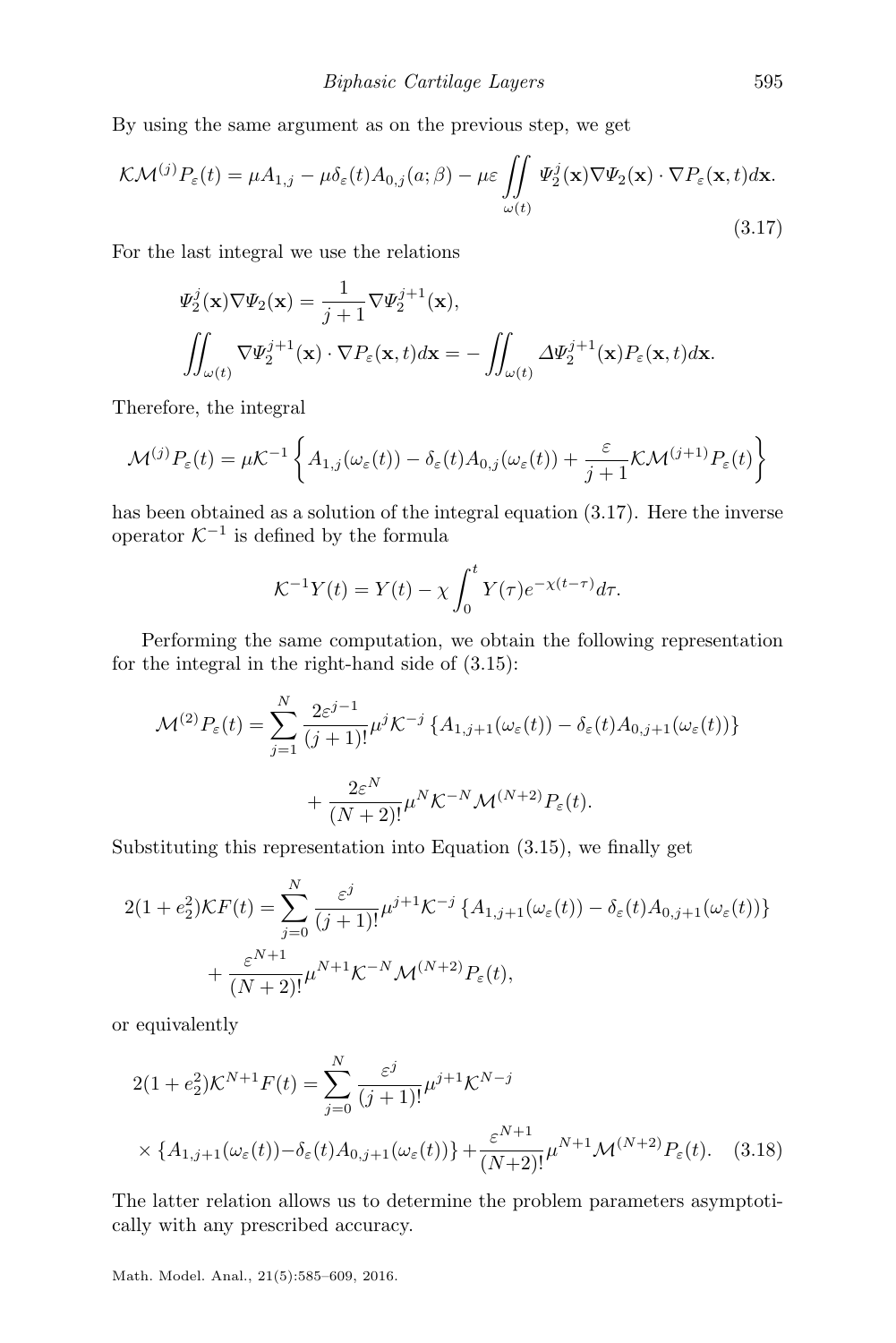### 596 S.V. Rogosin, G.S. Mishuris, A.A. Koroleva and A.V. Vinakurava

Note that apart from the fact that the shapes of the contacting bones are elliptical paraboloids, no additional assumptions on the shape of the contact zone have been made. On the other hand, no proof was offered to show that the contact zone is approximately represented by an ellipse. This will be done later.

Remark 2. For every t for which the contact pressure  $P_{\varepsilon}(t)$  is bounded and the contact region  $\omega(t)$  belongs to a bounded domain, the remainder  $\frac{\varepsilon^{N+1}}{(N+2)!} \mu^{N+1}$  $\mathcal{M}^{(N+2)}P_{\varepsilon}(t)$  in formula [\(3.18\)](#page-10-1) tends to zero as  $N \to \infty$ . Thus, the series corresponding to the sum on the right hand-side of [\(3.18\)](#page-10-1) is converging.

# 4 Asymptotic solution to the contact problem

### <span id="page-11-0"></span>4.1 Zero-order approximation

First, we get solution of the problem for  $\varepsilon = 0$ . In this case Equation [\(2.11\)](#page-5-1) has the form

$$
\Delta P^{(0)}(\mathbf{x},t) + \chi \int_0^t \Delta P^{(0)}(\mathbf{x},\tau) d\tau = \mu \left( \Psi_1(\mathbf{x}) - \delta^{(0)}(t) \right),
$$

where  $\Psi_1(\mathbf{x})$  is defined in [\(2.12\)](#page-5-5). Since we know from [\[4\]](#page-21-2) that the contact zone is an ellipse at this stage of approximation we will have

<span id="page-11-1"></span>
$$
\delta_{\varepsilon} = \delta^{(0)}(t) = \delta_{\varepsilon}(b_0(t); \beta_0(t)) = \frac{A_{1,0}(\omega_0(t))}{A_{0,0}(\omega_0(t))}.
$$
\n(4.1)

Using formula [\(4.1\)](#page-11-1) and calculations presented in [\[13,](#page-22-8) Appendix, Sec. 6.1], one can find that

<span id="page-11-3"></span><span id="page-11-2"></span>
$$
A_{0,0}(\omega_0(t)) = \frac{\pi b_0^2}{\beta_0}, \quad A_{1,0}(\omega_0(t)) = \frac{\pi b_0^4}{4\beta_0^3} \left(\beta_0^2 + e_1^2\right), \tag{4.2}
$$

and therefore

<span id="page-11-4"></span>
$$
\delta^{(0)}(t) = \frac{b_0^2 \left(\beta_0^2 + e_1^2\right)}{4\beta_0^2}.
$$
\n(4.3)

Note that formulas [\(4.2\)](#page-11-2) and [\(4.3\)](#page-11-3) contain two known constants  $e_1$  and  $e_2$ defined in [\(2.12\)](#page-5-5) and two still unknown functions  $b_0(t)$  and  $\beta_0(t)$ , which are the main semi-axis and the eccentricity of the ellipse

$$
\omega_0(t) = \left\{ \mathbf{x} \in \mathbb{R}^2 : \ \frac{x_1^2}{b_0^2(t)} + \frac{\beta_0^2(t)x_2^2}{b_0^2(t)} \le 1 \right\}.
$$
 (4.4)

The leading terms in [\(3.18\)](#page-10-1) imply (for  $N = 0$ ) the following equation:

$$
2(1 + e_2^2)\mathcal{K}F(t) = \mu A_{1,1}(\omega_0(t)) - \mu \delta^{(0)}(t)A_{0,1}(\omega_0(t)).
$$

Here,  $K$  is the Volterra integral operator defined in  $(3.16)$ .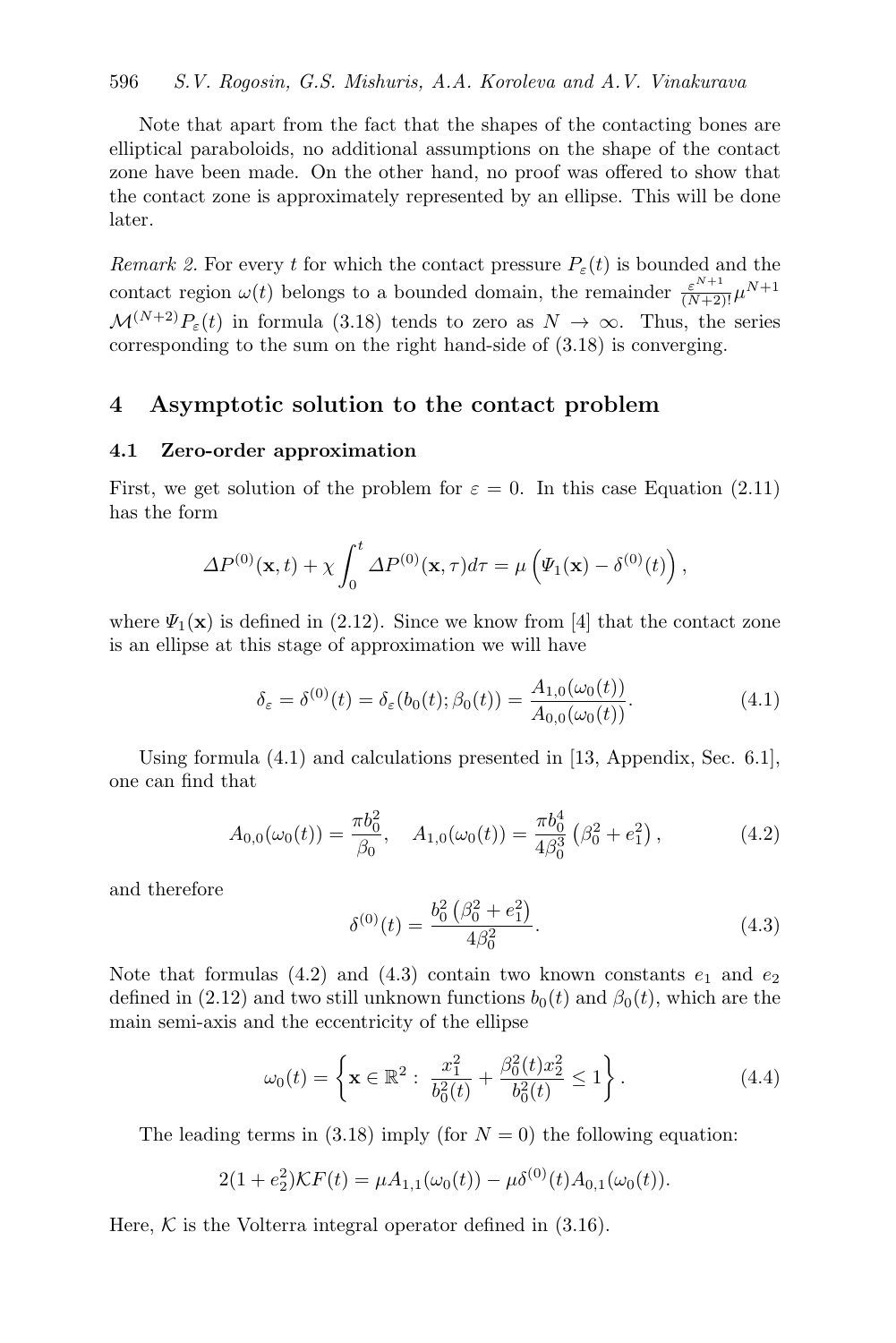Analogously, using some results from [\[13,](#page-22-8) Appendix, Sec. 6.1], we obtain

$$
A_{0,1}(\omega_0(t)) = \frac{\pi b_0^4}{4\beta_0^3} \left(\beta_0^2 + e_2^2\right), \ A_{1,1}(\omega_0(t)) = \frac{\pi b_0^6}{24\beta_0^5} \left\{3\beta_0^4 + (e_1^2 + e_2^2)\beta_0^2 + 3e_1^2e_2^2\right\},\
$$

and thus

$$
2(1 + e_2^2)\mathcal{K}F(t) = \mu \frac{\pi b_0^6}{48\beta_0^5} \left\{ 3\beta_0^4 - (e_1^2 + e_2^2)\beta_0^2 + 3e_1^2e_2^2 \right\}.
$$

To find the functions  $b_0(t)$  and  $\beta_0(t)$  together with the pressure distribution over the contact zone,  $P^{(0)}(\mathbf{x},t)$ , we follow [\[4\]](#page-21-2) and introduce a new unknown function

<span id="page-12-0"></span>
$$
p^{(0)}(\mathbf{x},t) = P^{(0)}(\mathbf{x},t) + \chi \int_0^t P^{(0)}(\mathbf{x},\tau)d\tau = \mathcal{K}P^{(0)}(\mathbf{x},t). \tag{4.5}
$$

In the case of monotone external load, this function should satisfy the Poisson equation (following from [\(2.9\)](#page-4-4))

$$
\Delta p^{(0)}(\mathbf{x},t) = \mu\left(\Psi_1(\mathbf{x}) - \delta^{(0)}(t)\right), \quad \mathbf{x} \in \omega_0(t),
$$

with the boundary conditions  $(2.15)$ ,  $(2.16)$ .

It is customary to rewrite this relation in the form

<span id="page-12-2"></span>
$$
G_0(\mathbf{x},t)=0,
$$

where

$$
G_0(\mathbf{x},t) = G_0(b_0,\beta_0,\delta_0) \equiv \Delta p^{(0)}(\mathbf{x},t) - \mu \left( \Psi_1(\mathbf{x}) - \delta^{(0)}(t) \right), \ \mathbf{x} \in \omega_0(t).
$$

Bearing in mind that the function  $\Psi_1(\mathbf{x})$  is a quadratic polynomial (compare with [\(2.12\)](#page-5-5)), it is natural to look for the solution of such problem in the form of a polynomial in  $x_1, x_2$  of the fourth degree, that is

$$
p^{(0)}(b_0, \beta_0, \eta_0, \mathbf{x}, t) = \eta_0(t) \left( 1 - \frac{x_1^2}{b_0^2} - \frac{\beta_0^2 x_2^2}{b_0^2} \right) Q_0(x_1, x_2).
$$
 (4.6)

Note that the term in the brackets vanishes on the boundary  $\omega_0$ , and thus the condition [\(2.15\)](#page-5-2) is satisfied automatically.

In [\[13,](#page-22-8) Appendix, Sec. 6.2], it has been shown that  $Q_0$  is a polynomial of the second order having the form

$$
Q_0(x_1, x_2) = \left(1 - \frac{x_1^2}{b_0^2} - \frac{\beta_0^2 x_2^2}{b_0^2}\right),
$$

<span id="page-12-1"></span>so that

$$
p^{(0)}(x_1, x_2; t) = \eta_0(t) \left( 1 - \frac{x_1^2}{b_0^2} - \frac{\beta_0^2 x_2^2}{b_0^2} \right)^2.
$$
 (4.7)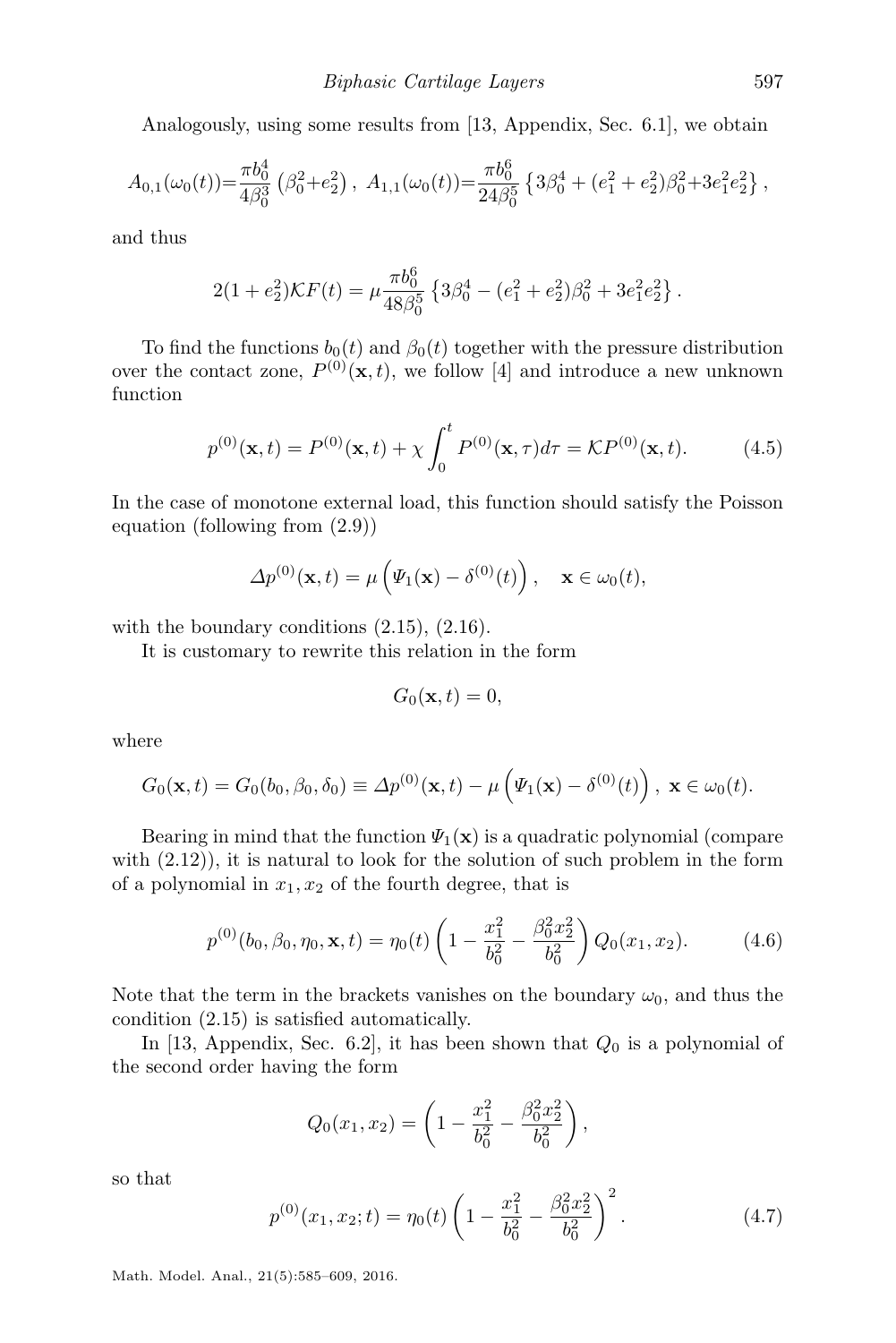Taken into account this representation we arrive at the following relations (see [\[13,](#page-22-8) Appendix, Sec. 6.3]):

<span id="page-13-3"></span>
$$
\eta_0(t) = \frac{\mu \delta^{(0)}(t)}{4(1 + \beta_0^2)} b_0^2,
$$
\n(4.8)

$$
\eta_0(t) = \frac{\mu b_0^4}{2(6+2\beta_0^2)} = \frac{\mu b_0^4}{4(3+\beta_0^2)},\tag{4.9}
$$

$$
\eta_0(t) = \frac{\mu b_0^4 e_1^2}{2(2\beta_0^2 + 6\beta_0^4)} = \frac{\mu b_0^4 e_1^2}{4\beta_0^2 (1 + 3\beta_0^2)}.
$$
\n(4.10)

This system allows us to determine the unknown functions  $b_0(t)$  and  $\beta_0(t)$ . Indeed, eliminating  $\eta_0$  from the last two equations, we get a bi-quadratic equation defining the value of the parameter  $\beta_0$ , i.e.,

<span id="page-13-2"></span><span id="page-13-1"></span><span id="page-13-0"></span>
$$
3\beta_0^4 + (1 - e_1^2)\beta_0^2 - 3e_1^2 = 0.
$$
\n(4.11)

By definition,  $\beta_0$  is a positive parameter, thus the unique positive solution of [\(4.11\)](#page-13-0) has the form

$$
\beta_0 = \sqrt{\left( (e_1^2 - 1) + \sqrt{e_1^4 + 34e_1^2 + 1} \right)/6}.
$$
\n(4.12)

Note that at the zero-approximation the parameter  $\beta_0$  does not depend on time. The other parameter,  $\eta_0(t)$ , can be computed directly from [\(4.9\)](#page-13-1) or [\(4.10\)](#page-13-2), if one knows the remaining constant  $b_0(t)$ . Moreover, taking into account [\(4.8\)](#page-13-3) and [\(4.3\)](#page-11-3), one can use an equivalent formula

<span id="page-13-4"></span>
$$
\eta_0(t) = \mu b_0^4 (\beta_0^2 + e_1^2) / 16 \beta_0^2 (1 + \beta_0^2).
$$

In the same way, one can offer, in addition to [\(4.3\)](#page-11-3), two equivalent representations for the indentation parameter

$$
\delta^{(0)}(t) = \frac{1 + \beta_0^2}{3 + \beta_0^2} b_0^2(t) = \frac{(1 + \beta_0^2)e_1^2}{\beta_0^2(1 + 3\beta_0^2)} b_0^2(t).
$$

Finally, the major semi-axis  $b_0$  of the ellipse  $\omega_0$  is determined as follows:

$$
b_0(t) = \left[ \left( F(t) + \chi \int_0^t F(\tau) d\tau \right) \left( \frac{96\beta_0^5 (1 + e_2^2)}{\mu \pi (3\beta_0^4 - \beta_0^2 (e_1^2 + e_2^2) + 3e_1^2 e_2^2)} \right) \right]^{1/6}.
$$
 (4.13)

Note that the parameters  $b_0$ ,  $\eta_0$  as well as the indentation,  $\delta_0$ , depend on time t in contrast to the ellipse eccentricity  $\beta_0$ .

Now, it remains only to find the pressure over the contact area. Using [\(4.5\)](#page-12-0) and  $(4.7)$ , we get

$$
P^{(0)}(b_0, \beta_0, \eta_0, x_1, x_2, t) = \mathcal{K}^{-1}(\eta_0(t)Q_0(x_1, x_2)^2).
$$

If  $(x_1, x_2)$  belongs to the initial contact zone, i.e.  $1 - \frac{x_1^2}{b_0^2(t)} - \frac{\beta_0^2 x_2^2}{b_0^2(t)} > 0$ , then

$$
P^{(0)}(x_1, x_2, t) = \eta_0(t) \left(1 - x_1^2/b_0^2(t) - \beta_0^2 x_2^2/b_0^2(t)\right)^2
$$

$$
- \chi \int_0^t \eta_0(\tau) \left(1 - x_1^2/b_0^2(\tau) - \beta_0^2 x_2^2/b_0^2(\tau)\right)^2 e^{-\chi(t-\tau)} d\tau.
$$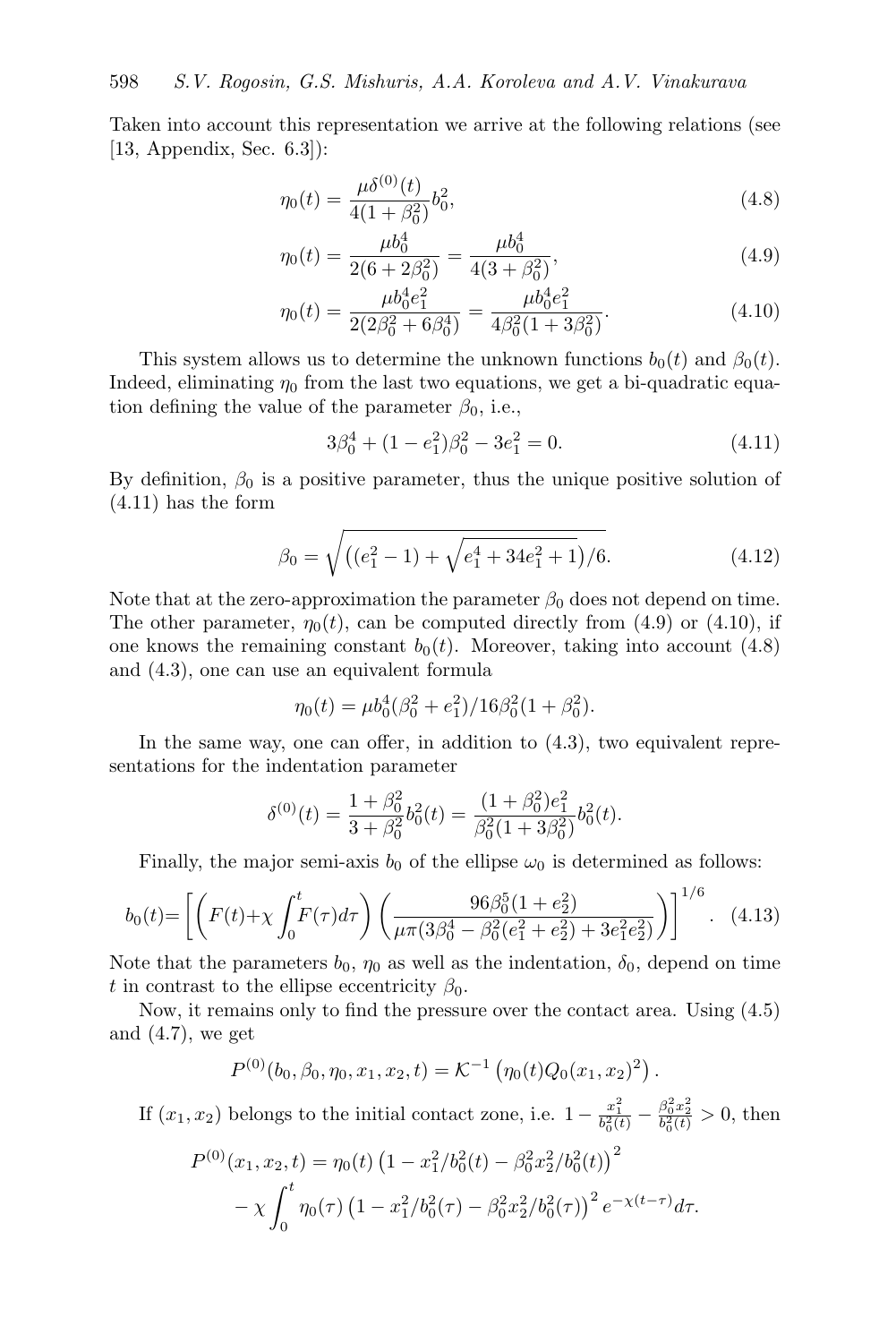If  $(x_1, x_2)$  lies outside of the initial contact zone, i.e.  $1 - \frac{x_1^2}{b_0^2(t)} - \frac{\beta_0^2 x_2^2}{b_0^2(t)} < 0$ , then

$$
P^{(0)}(x_1, x_2, t) = \eta_0(t) \left(1 - x_1^2/b_0^2(t) - \beta_0^2 x_2^2/b_0^2(t)\right)^2
$$
  
-  $\chi \int_{t_*(x_1, x_2)}^t \eta_0(\tau) \left(1 - x_1^2/b_0^2(\tau) - \beta_0^2 x_2^2/b_0^2(\tau)\right)^2 e^{-\chi(t-\tau)} d\tau.$ 

The critical moment of time  $t_*$  is determined by the formula

$$
b_0^2(t_*) = x_1^2 + \beta_0^2 x_2^2.
$$

Using [\(4.13\)](#page-13-4), we get

$$
F(t_{*}) + \chi \int_{0}^{t_{*}} F(\tau) d\tau = \frac{\mu \pi}{96 \beta_{0}^{5}} \left( \frac{3\beta_{0}^{4} - \beta_{0}^{2}(e_{1}^{2} + e_{2}^{2}) + 3e_{1}^{2}e_{2}^{2}}{1 + e_{2}^{2}} \right) (x_{1}^{2} + \beta_{0}^{2}x_{2}^{2})^{3}.
$$

If the load is stepwise, we have  $F(t) = F_0$ . Hence, we find that

$$
t_* = \frac{\mu \pi}{96\beta_0^5 \chi F_0} \left[ \frac{(3\beta_0^4 - \beta_0^2(e_1^2 + e_2^2) + 3e_1^2 e_2^2)}{1 + e_2^2} (x_1^2 + \beta_0^2 x_2^2)^3 \right] - \frac{1}{\chi}.
$$

Note that in this case

$$
b_0^6(t_*) = \frac{96\beta_0^5(1 + e_2^2)(1 + \chi t_*)}{\mu \pi (3\beta_0^4 - \beta_0^2(e_1^2 + e_2^2) + 3e_1^2e_2^2)}F_0.
$$

This finishes the zero iteration step. Note that the results of this section after changing the notation coincide with those obtained in [\[6\]](#page-22-6).

### <span id="page-14-0"></span>4.2 First-order approximation problem

For the next steps we consider an appropriately deformed contact domain  $\omega_{\varepsilon}^{(1)}$ , defined as a perturbation of the zero-order one  $\omega_0$ . Namely, we assume that it can be written in the form

$$
\omega_{\varepsilon}^{(1)} = \omega_{\varepsilon}^{(1)}(t) = \left\{ (x_1, x_2) : Q_0(\mathbf{x}, t) + \varepsilon Q_1(\mathbf{x}, t) \ge 0 \right\},\,
$$

where unknown polynomials are taken in the forms

$$
Q_0(\mathbf{x},t) = Q_0(\mathbf{x},\beta_1,b_1), \quad Q_1(\mathbf{x},t) = a_{40}(t)x_1^4 + a_{22}(t)x_1^2x_2^2 + a_{04}(t)x_2^4.
$$

Note that for  $\varepsilon = 0$  the solution form coincides with [\(4.4\)](#page-11-4), if one take  $b_1 \equiv b_0, \ \beta_1 \equiv \beta_0.$ 

The idea behind such choice of the asymptotic anzatz is to satisfy the boundary conditions [\(2.15\)](#page-5-2) and [\(2.16\)](#page-5-3) automatically. This will be achieved by putting

$$
P_{\varepsilon}^{(1)} = \mathcal{K}^{-1}(\eta^{(1)}(t) (Q_0(x_1, x_2, \beta_1(t), b_1(t)) + \varepsilon Q_1(\mathbf{x}, t))^2).
$$

<span id="page-14-1"></span>Now, when the boundary conditions are valid, we will satisfy the governing equation [\(2.9\)](#page-4-4). Note that  $P_{\varepsilon}^{(1)} = P_0 + \varepsilon P_1 + O(\varepsilon^2)$ , where  $p_j = \mathcal{K}(P_j)$ ,  $j = 0, 1$ , and

$$
p_0 = \eta^{(1)}(t) \left( 1 - \frac{x_1^2}{b_1^2(t)} - \frac{\beta_1^2(t)x_2^2}{b_1^2(t)} \right)^2, \tag{4.14}
$$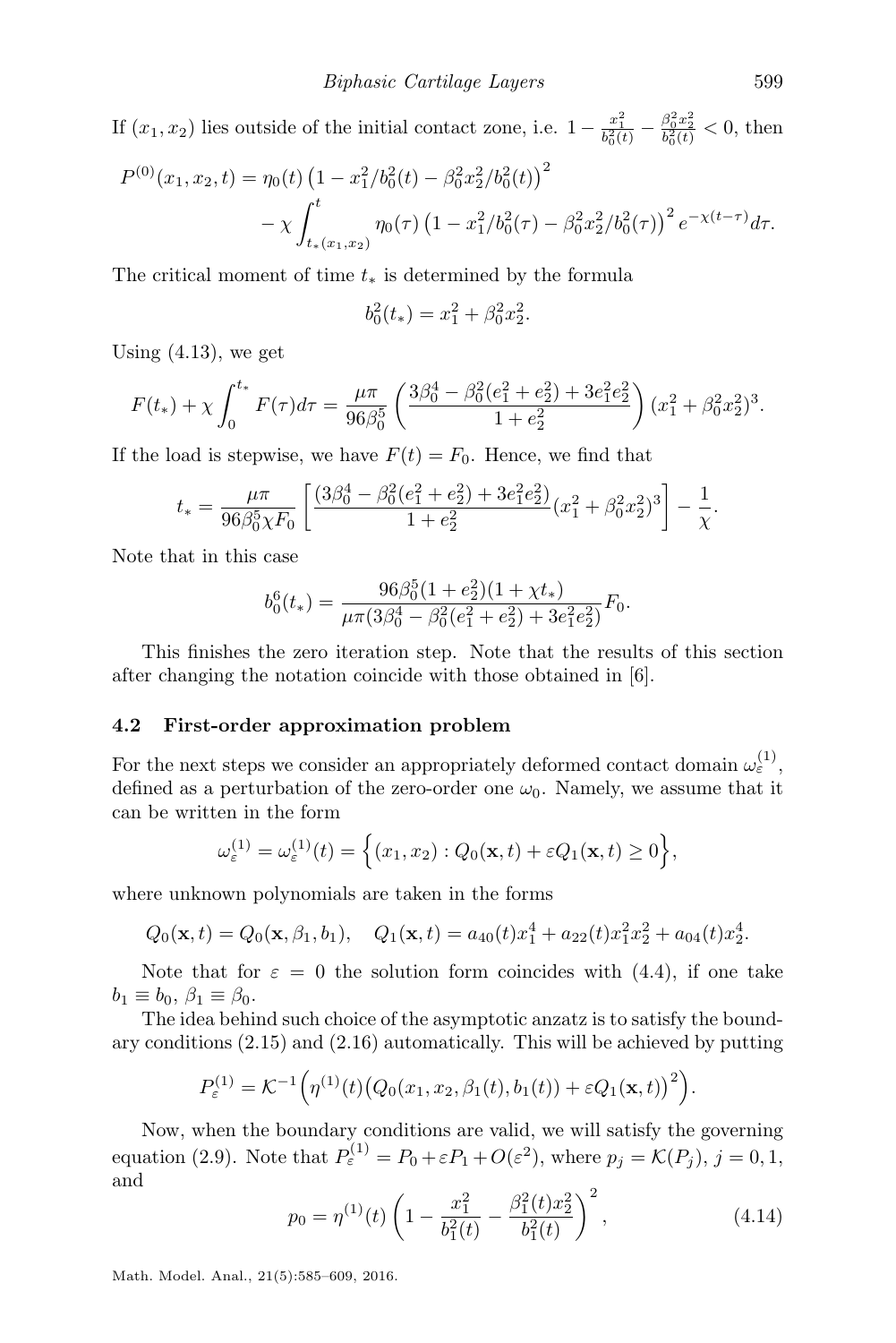<span id="page-15-7"></span>600 S.V. Rogosin, G.S. Mishuris, A.A. Koroleva and A.V. Vinakurava

$$
p_1 = 2\eta^{(1)}(t)\left(1 - \frac{x_1^2}{b_1^2(t)} - \frac{\beta_1^2(t)x_2^2}{b_1^2(t)}\right)Q_1(\mathbf{x}, t).
$$
 (4.15)

Substituting this representation into Equation [\(2.9\)](#page-4-4), we obtain

$$
\mathcal{K}\left(\Delta(P^{(0)} + \varepsilon P_1 + O(\varepsilon^2))\right)
$$
  
=  $\mu \left(\Psi_1 - \delta_{\varepsilon}^{(1)} - \varepsilon \nabla \Psi_2 \cdot (\nabla P^{(0)} + \varepsilon \nabla P^{(1)} + O(\varepsilon^2))\right),$  (4.16)

where the parameter  $\delta_{\varepsilon}^{(1)}$  is represented in the same form as  $P_{\varepsilon}^{(1)}$ , i.e.,

<span id="page-15-1"></span><span id="page-15-0"></span>
$$
\delta_{\varepsilon}^{(1)} = \delta_0 + \varepsilon \delta_1 + O(\varepsilon^2) = \delta^{(1)} + O(\varepsilon^2).
$$

We can write Equation [\(4.16\)](#page-15-0) with the accuracy to the terms of  $O(\varepsilon^2)$  as follows:

$$
\Delta p^{(0)} + \varepsilon \Delta p_1 = \mu \left( \Psi_1 - \delta^{(1)} - \varepsilon \nabla \Psi_2 \cdot \nabla P^{(0)} \right).
$$

An extended variant of this equation can be written by using the definition of all components of the equation and by comparing coefficients at different powers of  $x_1, x_2$ , so that (see detailed calculations in the Appendix below)

$$
-\frac{4\eta^{(1)}}{b_1^2}(1+\beta_1^2) = -\mu\delta^{(1)},\tag{4.17}
$$

$$
4\eta^{(1)}\left[\frac{3+\beta_1^2}{b_1^4} + \varepsilon(6a_{40} + a_{22})\right] = \mu(1 - 8\varepsilon\theta_{2,0}),\tag{4.18}
$$

$$
4\eta^{(1)}\left[\frac{\beta_1^2(1+3\beta_1^2)}{b_1^4} + \varepsilon(a_{22} + 6a_{04})\right] = \mu(e_1^2 - 8\varepsilon e_2^2 \theta_{2,2}),\tag{4.19}
$$

$$
-\varepsilon \frac{24\eta^{(1)}}{b_1^2}(a_{40}\beta_1^2 + a_{22}(1+\beta_1^2) + a_{04}) = 8\varepsilon\mu(1+\varepsilon_2^2)\theta_{4,2},\tag{4.20}
$$

$$
-\varepsilon \frac{4\eta^{(1)}}{b_1^2}(a_{40}(15+\beta_1^2)+a_{22})=8\varepsilon\mu\theta_{4,0},\tag{4.21}
$$

$$
-\varepsilon \frac{4\eta^{(1)}}{b_1^2}(a_{04}(15\beta_1^2+1)+a_{22}\beta_1^2)=8\varepsilon\mu e_2^2\theta_{4,4},\qquad(4.22)
$$

<span id="page-15-5"></span>where

<span id="page-15-6"></span><span id="page-15-4"></span><span id="page-15-2"></span>
$$
\theta_{2k,2l}(t) = \mathcal{K}^{-1}\left(\eta^{(1)}b_1^{-2k}\beta_1^{2l}\right), \quad k, l = 0, 1, 2. \tag{4.23}
$$

In the system [\(4.17\)](#page-15-1)–[\(4.22\)](#page-15-2) we have 6 equations and 7 unknowns:  $\eta^{(1)}(t), \delta_{\varepsilon}^{(1)},$  $b_1(t), \beta_1(t)$ , and  $a_{40}, a_{22}, a_{04}$  (coefficients of the polynomial  $Q_1$ ). Therefore, we have to add an extra equation to the above system, namely

$$
\delta^{(1)}(t) = \frac{A_{1,0}(\omega_{\varepsilon}(t))}{A_{0,0}(\omega_{\varepsilon}(t))} + \frac{2(1 + e_2^2)\varepsilon}{A_{0,0}(\omega_{\varepsilon}(t))} F_1(t), \tag{4.24}
$$

where  $F_1(t)$  can be represented in the form

<span id="page-15-3"></span>
$$
F_1(t) = \iint_{\omega_{\varepsilon}^{(1)}} P_{\varepsilon}^{(1)}(\mathbf{x}, t) d\mathbf{x}.
$$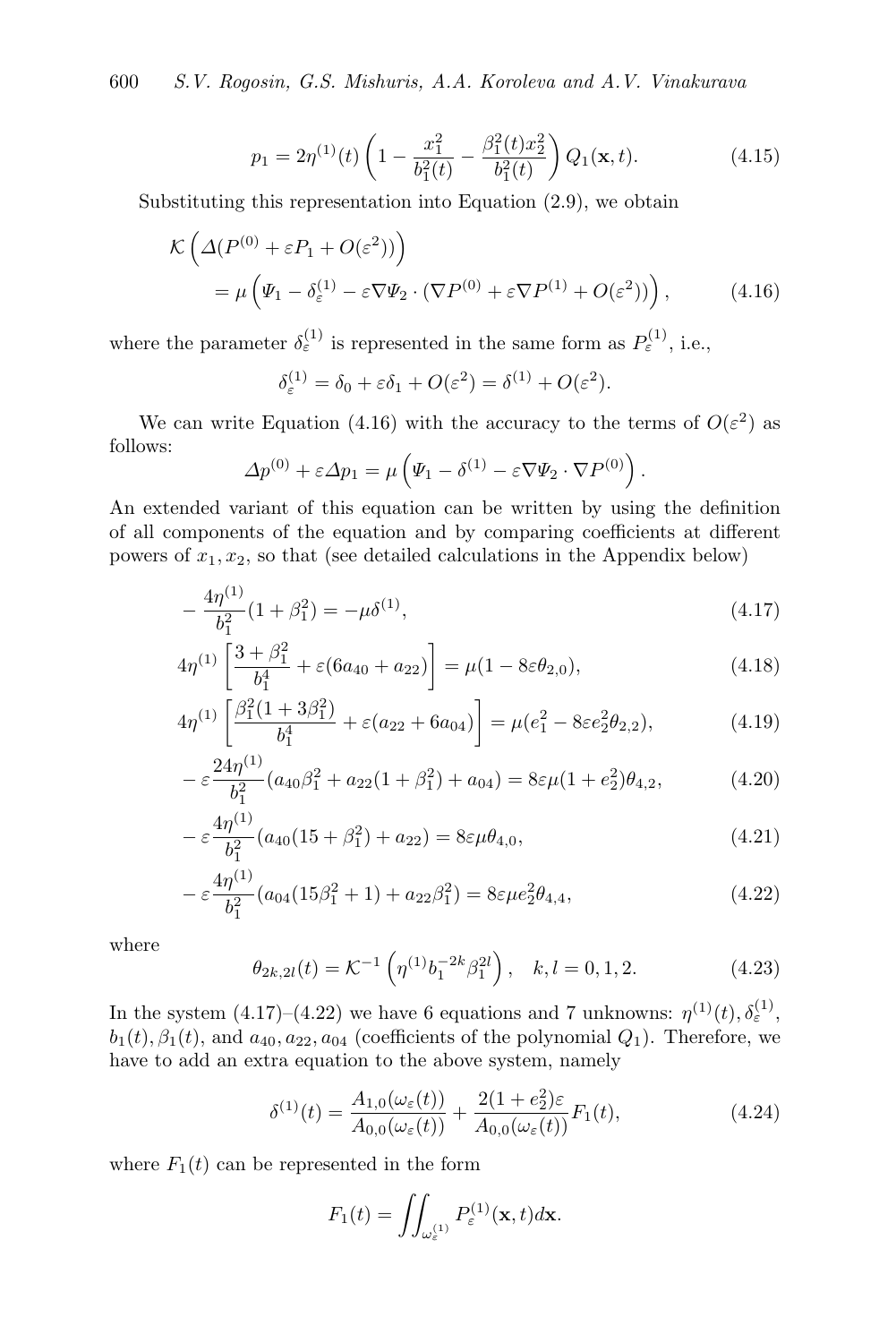We also make use of Eq.  $(3.18)$  written for this approximation step with the accuracy of  $O(\varepsilon^2)$  in the form

$$
2(1+e_2^2)\mathcal{K}^2F(t) = \sum_{j=0}^1 \frac{\varepsilon^j}{(j+1)!} \mu^{j+1}\mathcal{K}^{1-j} \left\{ A_{1,j+1}(\omega_\varepsilon(t)) - \delta^{(1)}(t)A_{0,j+1}(\omega_\varepsilon(t)) \right\}.
$$

Remark 3. Note that putting  $\varepsilon = 0$ , the system  $(4.17)$ – $(4.22)$ ,  $(4.24)$  transforms to the previous case evaluated in the previous section.

Remark 4. In the case when  $\varepsilon > 0$ , the system  $(4.17)$ – $(4.22)$ ,  $(4.24)$  has to be solved numerically. Note that the parameter  $\varepsilon$  in the last three equations  $(4.20)$ – $(4.22)$  can be canceled. We left these multipliers here to explain the limiting case  $(\varepsilon = 0)$ .

# Discussion of the proposed asymptotic procedure

First of all, observe that at  $t = 0$ , the contact problem for biphasic layers reduces to that for elastic incompressible layers. The contact problem in the latter case were studied in a number of papers [\[1,](#page-21-4) [9,](#page-22-9) [10,](#page-22-10) [17\]](#page-22-11), however, without taking into account the tangential displacements.

To solve the resulting problem  $(4.17)$ – $(4.22)$  and  $(4.24)$ , we suggest the following iterative algorithm:

- Taking  $\varepsilon = 0$ , we have computed all values  $\eta, b, \beta, \delta = \eta_0, b_0, \beta_0, \delta_0$  from the zero-order approximation.
- Having them we can compute the quantities  $\theta_{2k,2l}(t)$  from [\(4.23\)](#page-15-5).
- Then, from the system of three equations  $(4.20)$ – $(4.22)$  we compute the constants  $a_{40}, a_{22}, a_{04}$  assuming the values of  $\eta, b, \beta$  as above.
- Finally from the system of four equations  $(4.17)$ – $(4.19)$  and  $(4.24)$  considering the right-hand side known (computed by the values know from the previous computations), we found new values  $\eta, b, \beta, \delta$  and compare them with the previous computations. If the required accuracy has achieved we stop the computation, if not we are going to the second step of this iterative procedure.

We note that formulas  $(2.4)$  and  $(2.5)$  for the vertical and tangential displacements contain different powers of parameters  $\epsilon$ , namely,  $\epsilon^2$  and  $\epsilon$ , respectively. Note also that our analysis (with the values of another parameters taken into account) shows, that the role of these magnitudes (vertical and tangential displacements) is quite opposite. In the final equation (see [\(2.11\)](#page-5-1)) the leading terms, corresponding to the vertical displacement, contain the zero power of the new small parameter  $\varepsilon$ , but the leading terms, corresponding to the tangential displacements, contain the first power of  $\varepsilon$ .

An extended discussion of the model is presented in the next section.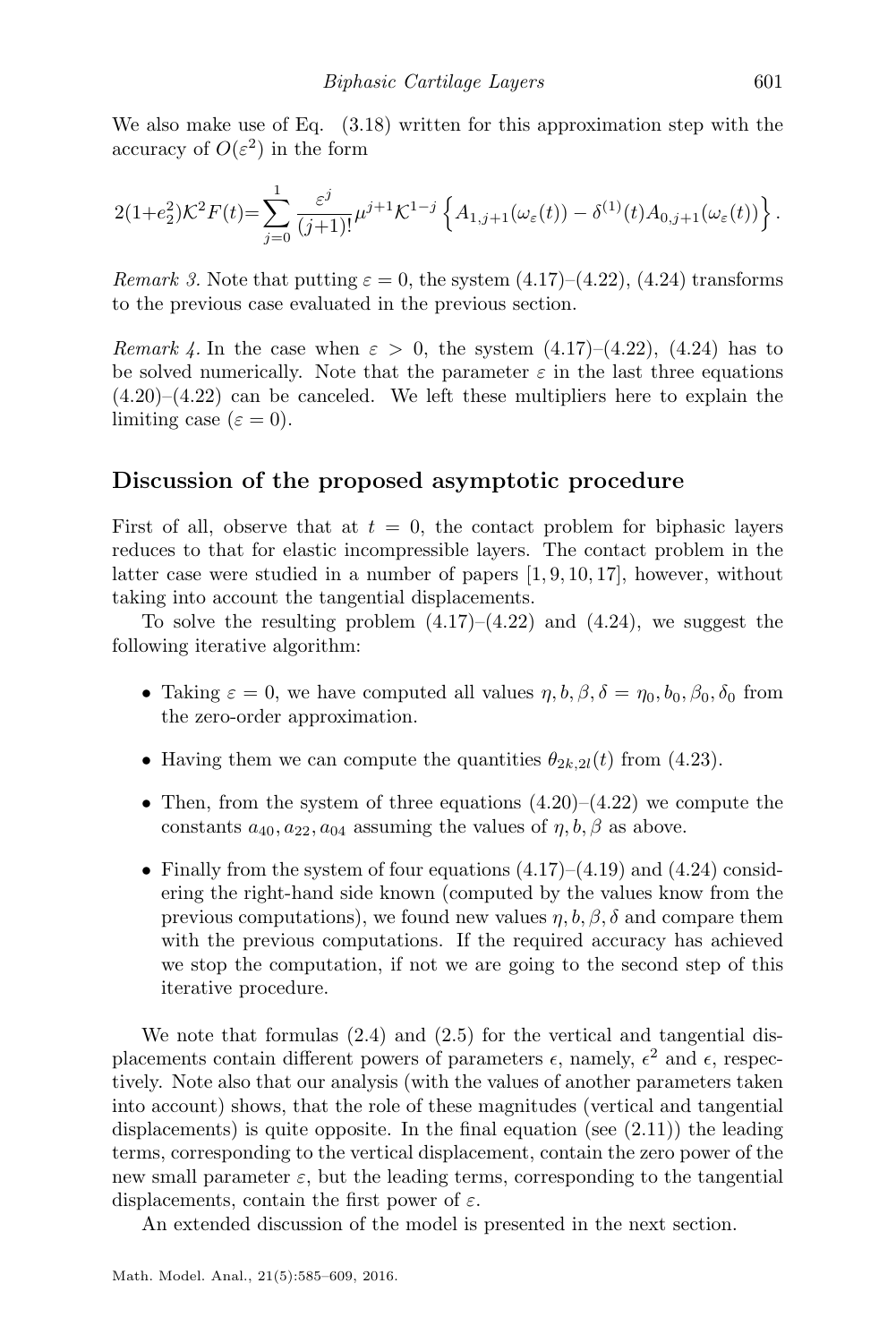# <span id="page-17-0"></span>5 Numerical results and conclusions

In this section we present a numerical analysis of the algorithm and a discussion of its fundamental peculiarities. We will then address the main question of this analysis, specifically the importance of accounting for the tangential displacement of the contact problem, without an assumption of axisymmetry. We also compare our approximation to the other available results.

In the axisymmetric case (see [\[8\]](#page-22-2)), it is commonly assumed that the human bone is approximated by a paraboloid with curvature radius  $R = 400$  mm. We investigate this case (i.e. with  $R_1 = R_2 = 400 \, mm$ ) and also a few other possible cases with curvature radii  $R_1 = 200, R_2 = 300, R_1 = 350, R_2 = 400$  and  $R_1 =$  $300, R_2 = 600$ . Our numerical results are provided for two different cartilages. They are characterized by the constants  $(n = 1, 2)$   $H_A = \lambda_{s,n} + 2\mu_{s,n}$  $0.5 MPa, \; \mu_{s,n} \; = \; 0.25 MPa, \; H_n \; = \; \frac{H_A}{\mu_{s,n}} \; = \; 2, \; k_n \; = \; 2 \cdot 10^{-3} \, mm^4 N^{-1} s^{-1}.$ For these two different cartilages the thicknesses are taken to be  $h_n = 1 \, mm$ and  $h_n = 0.5 \, mm$  (where the first thickness corresponds to healthy cartilage). Finally, the average external load is taken to be  $F = 100 N$  and for the maximal time of observation we take  $t = 200 s$ . These choices for the parameters are in common with many other papers devoted to the cartilage model (cf., [\[7\]](#page-22-7), [\[8\]](#page-22-2),  $[15]$ ).

#### 5.1 Numerical results

Here we analyze the convergence of the proposed scheme only for the parameters which characterize our solution, namely,  $\beta$  – the eccentricity of the contact zone, b – its smallest semi-axis,  $\delta$  - the indentation parameter, and  $\eta$  – the maximum of the function  $\eta(t)$  related to the contact pressure P (see [\(4.5\)](#page-12-0), [\(4.6\)](#page-12-2)). With this we take into account the application goal of this paper.

We have estimated the convergence rates of the parameters for all analyzed cartilages but present here in Figures [2,](#page-17-1) [3](#page-18-0) only two distinctive cases: large eccentricity in Figure [2,](#page-17-1) and small eccentricity in Figure [3.](#page-18-0)

<span id="page-17-1"></span>

Figure 2. Successive rate of the convergence for the parameters in standard and logarithmic scale.  $R_1 = 300, R_2 = 600$ , left - for  $h = 1$ , right - for  $h = 0.5$ .

We observe the following features of the algorithm: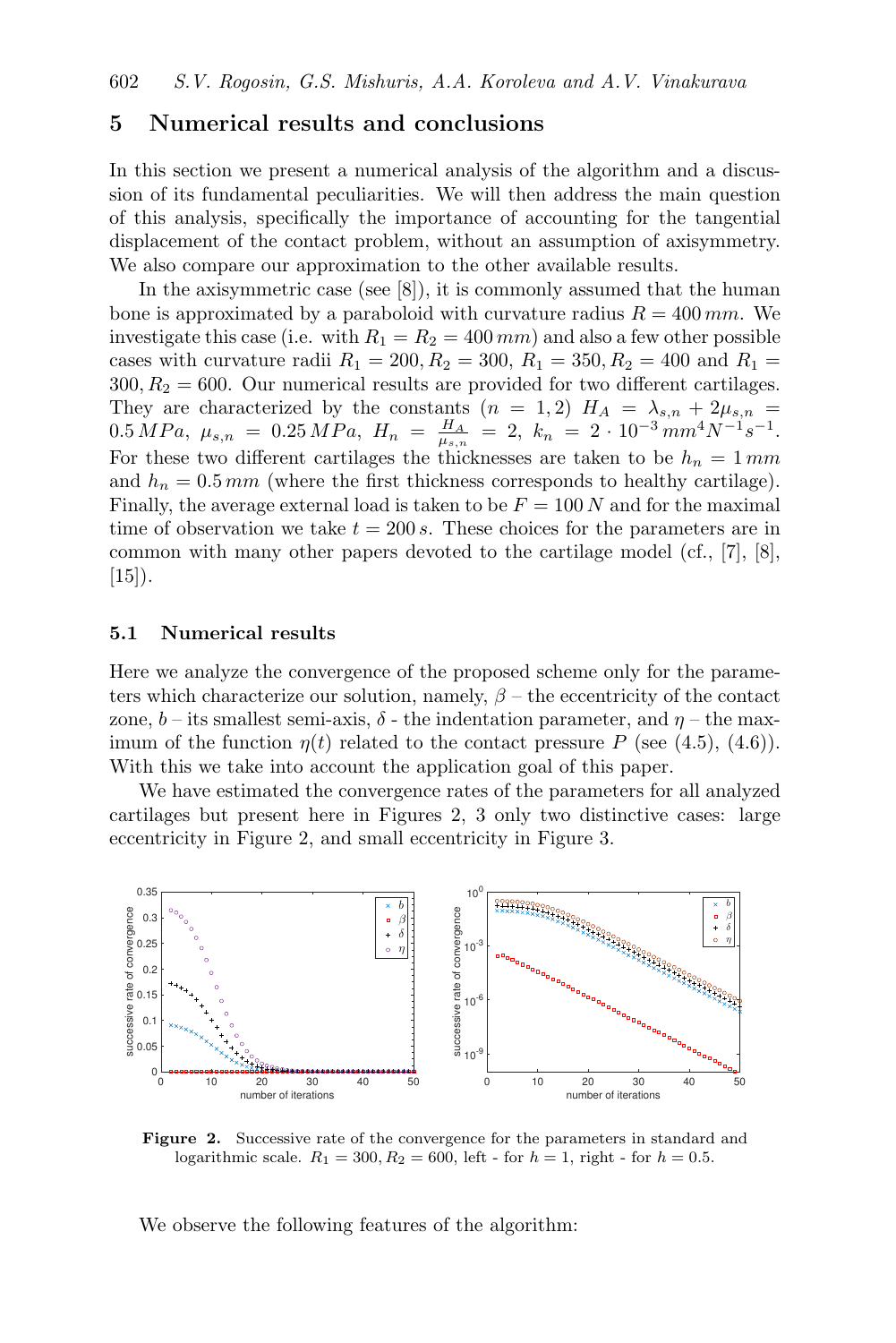<span id="page-18-0"></span>

Figure 3. Successive rate of the convergence for the parameters in standard and logarithmic scale.  $R_1 = 350, R_2 = 400$ , left - for  $h = 1$ , right - for  $h = 0.5$ .

- it converges more rapidly in the case of larger eccentricity, where even 20 iterations are sufficient to reach the "good" rate;
- the slowest case is the circular contact, where the same rate is reached after more that 50 iterations;
- the level of the convergence rate for all analyzed parameters  $(\beta, b, \delta, \eta)$  is essentially the same;
- the convergence is the most accurate when considering eccentricity  $\beta$  (in comparison with three other parameters  $b, \delta, \eta$ ;
- the worst level of convergence is that found when considering  $\eta$ .

The results for successive rates of convergence for those cartilages not discussed in Figures [2,](#page-17-1) [3](#page-18-0) look similarly. As a result, to guarantee the best convergence we choose to make 50 iterations for further computations.

### 5.2 Comparison of the results in the case of the circular contact zone

Here we compare the results of our algorithm, in the case of a circular contact, with those available in the literature, specifically

- Wu et al (1997) [\[15\]](#page-22-5), where the axisymmetric contact problem was analytically solved without accounting for the tangential displacement;
- Argatov-Mishuris  $(A\&M(2010))$  [\[6\]](#page-22-6), where the Wu model was extended to take tangential displacement into consideration and to estimate its impact.

In Figures [4,](#page-19-0) [5](#page-19-1) we present for such a comparison the results from  $[6]$ ,  $[15]$ alongside ours (red line).

The following immediate conclusions can be made from these figures: one term asymptotic expansions do not guarantee that a approximate result will be very close to the exact numerical solution of Argatov-Mishuris (2010); the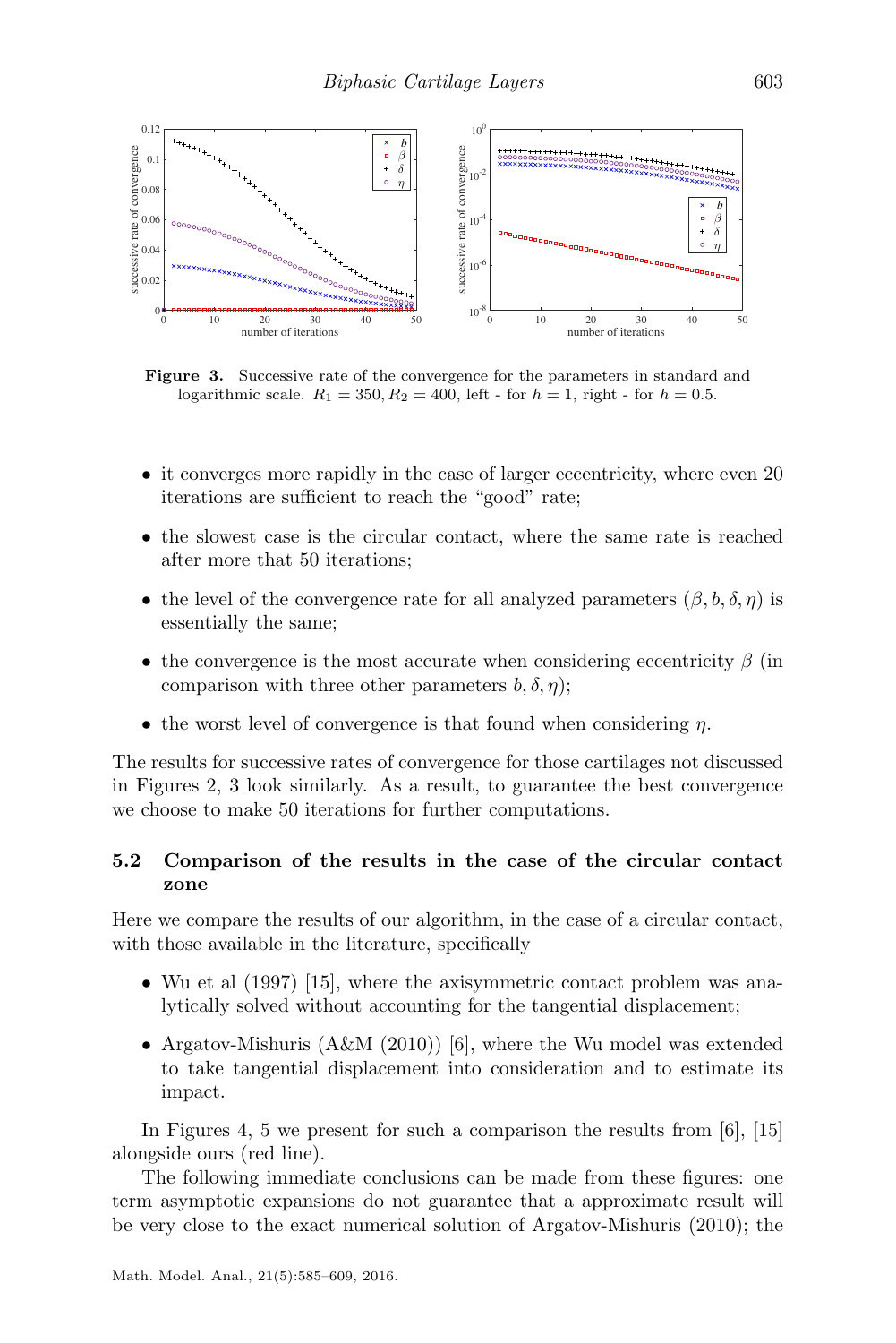<span id="page-19-0"></span>

Figure 4. Comparison of the values of the parameter b in different models; left - for  $h = 1$ , right - for  $h = 0.5$ .

<span id="page-19-1"></span>

**Figure 5.** Comparison of the values of the parameter  $\delta$  in different models; left – for  $h = 1$ , right - for  $h = 0.5$ .

results of our model are close enough to previous results to be of the same order.

Our calculations have been made by taking only the first term of the asymptotic expansion. If greater accuracy is required for the computed parameters, it is necessary to consider at least two terms of asymptotics. In particular, it can be accomplished using the analytic calculations presented in the paper. For the purposes of this paper, the above accuracy is sufficient, as will be seen in the next subsection.

# 5.3 Comparison of the present approximate solution for the elliptic contact zone

In this subsection we compare the parameters computed on the basis of our approximate solution with the exact solution presented in [\[4\]](#page-21-2). We note that the exact result in [\[4\]](#page-21-2) was obtained for an elliptic contact zone but without accounting for tangential displacement. Since the only one term approximation is not particularly accurate we evaluate further on only average characteristics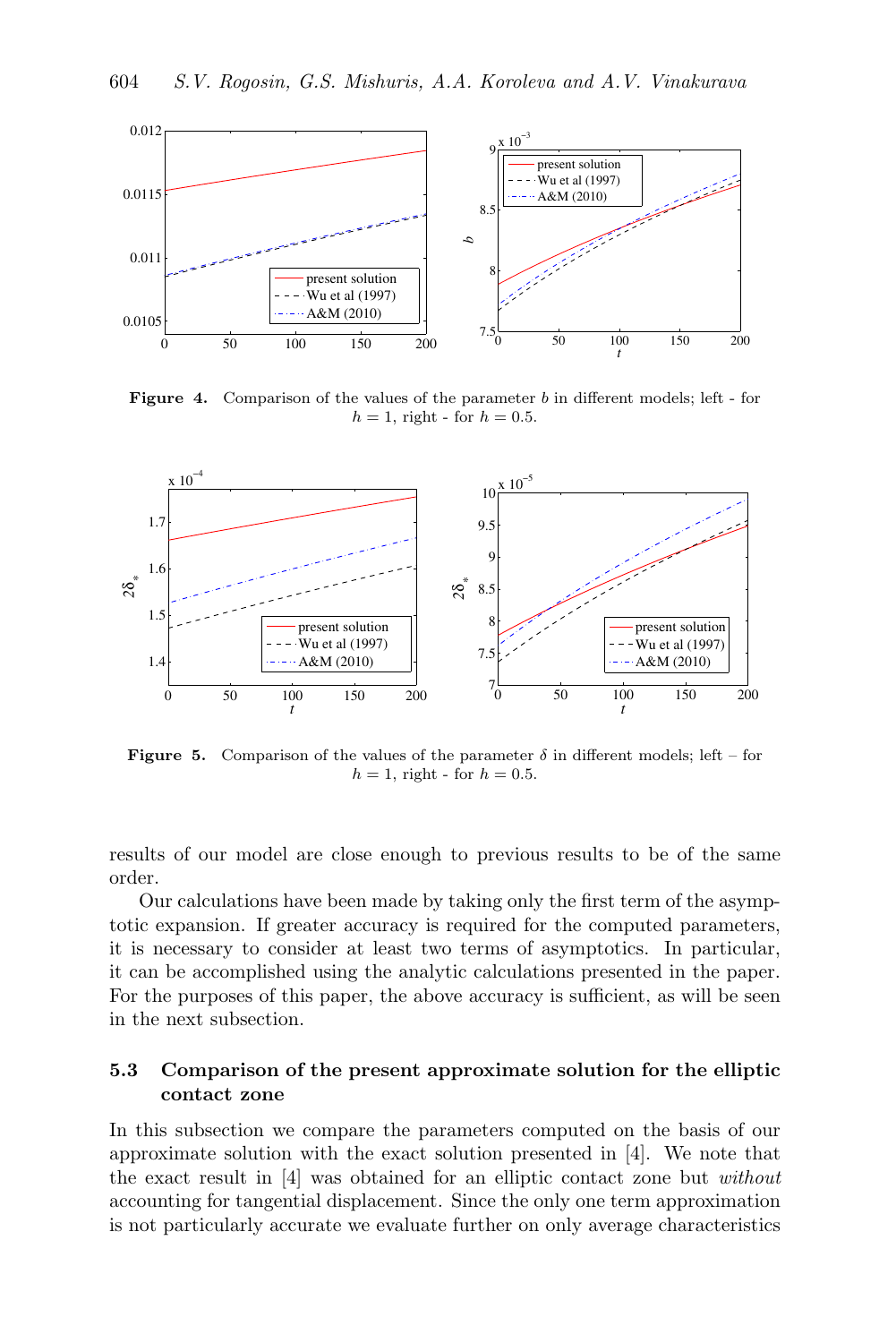like eccentricity  $\beta$  of the contact zone and the indentation parameter  $\delta$ . Four types of cartilages with different eccentricity are analyzed in Figures [6,](#page-20-0) [7.](#page-20-1) The respective relative deviations (or relative errors) are given. The leftmost figures correspond to the thickness of the cartilage  $h = 1$ , and rightmost figures, to the thickness  $h = 0.5$ .

From Figures [6,](#page-20-0) [7](#page-20-1) we can reach the following conclusions:

- the general tendency is the same for all parameters, specifically that the deviation grows with the ratio  $R_2/R_1$ ;
- the maximal relative error (20%) for the eccentricity  $\beta$  is found for the radii  $R_1 = 300, R_2 = 600$  and the minimal (less than 1%) for the circular case;
- the indentation parameter  $\delta$  increases by one order of magnitude for the largest values of the ratio  $R_2/R_1$ .

<span id="page-20-0"></span>

**Figure 6.** Relative error for the parameter  $\beta$ . The base of comparison is our approximate solution; left - for  $h = 1$ , right - for  $h = 0.5$ .

<span id="page-20-1"></span>

**Figure 7.** Relative error for the parameter  $\delta$ . The base of comparison is our approximate solution; left - for  $h = 1$ , right - for  $h = 0.5$ .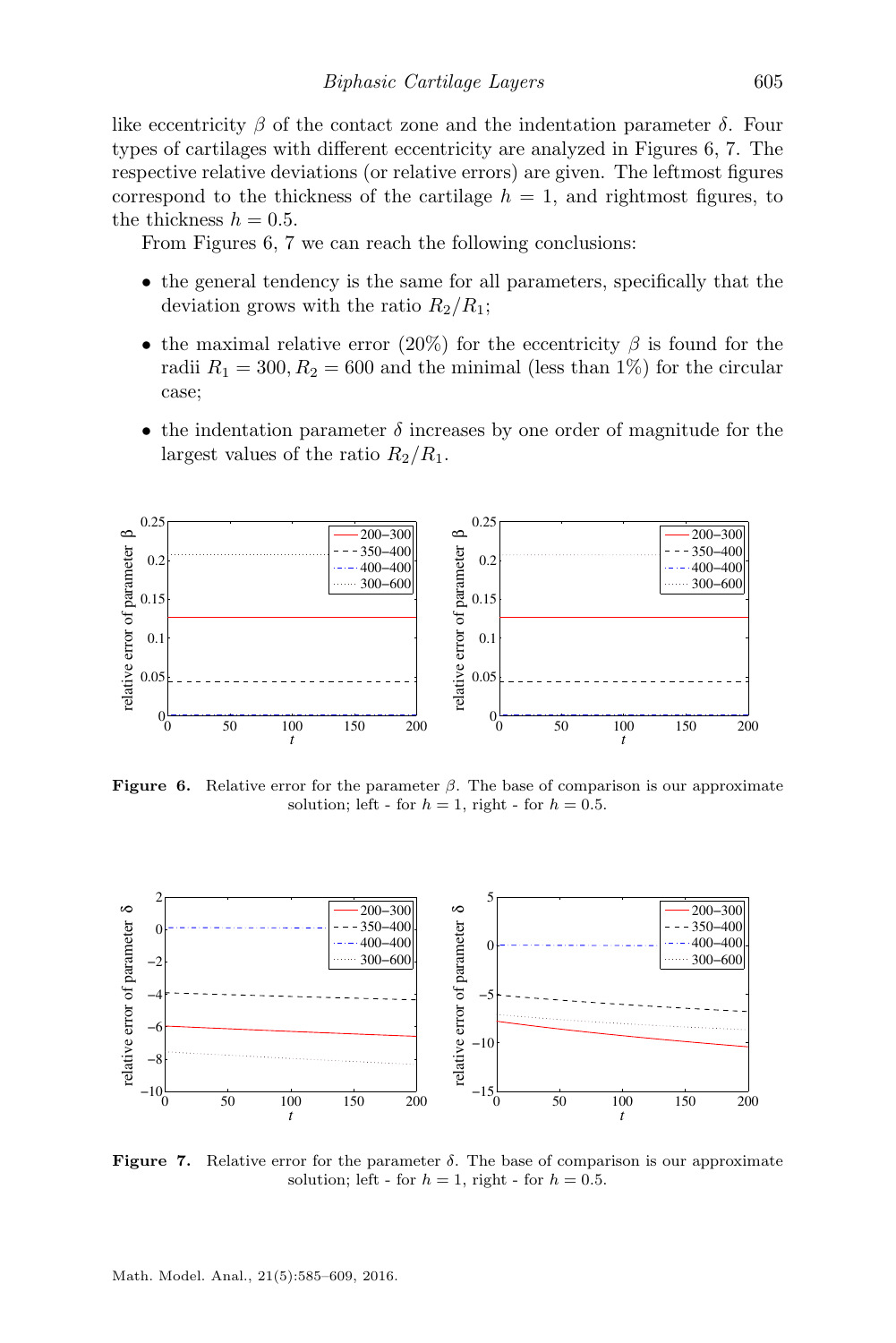# 5.4 Conclusions

We have developed a new model for the cartilage problem with biphasic cartilage layers and elliptic initial contact zone, which account for the tangential displacement. Although the analysis was done using only the first asymptotic term, it is clear how to extend it for more terms in asymptotic expansion.

We conclude with the following remarks:

- the proposed algorithm provides a good convergence for the main parameters of the considered system;
- the results are comparable in the case of an axisymmetric contact zone with those known in the literature;
- the computation of the parameters in the case of the circular contact zone is less satisfactory, since we take only the first term of our asymptotic representation;
- we have shown that accounting for the tangential displacement in the realistic case of the elliptic contact is important, and that this effect must be further analyzed.

### Acknowledgement

The authors acknowledge the support from the following EU Marie Curie Projects: AK and SR (PIRSES-GA-2013-610547 – TAMER), GM (644175 MATRIXASSAY H2020-MSCA-RISE-2014) and AV (ITN-GA-2013-606878 – CERMAT2). The authors are thankful to Dr. I. Argatov for fruitful discussion and useful comments.

# References

- <span id="page-21-4"></span>[1] V.M. Aleksandrov. Asymptotic solution of the axisymmetric contact problem for an elastic layer of incompressible material. Journal of Applied Mathematics and Mechanics, 67(4):589–593, 2003. [http://dx.doi.org/10.1016/S0021-](http://dx.doi.org/10.1016/S0021-8928(03)90061-X) [8928\(03\)90061-X.](http://dx.doi.org/10.1016/S0021-8928(03)90061-X)
- <span id="page-21-0"></span>[2] I. Argatov. Development of an asymptotic modeling methodology for tibio-femoral contact in multibody dynamic simulations of the human knee joint. Multibody System Dynamics, 28(1):3-20, 2011. [http://dx.doi.org/10.1007/s11044-011-9275-6.](http://dx.doi.org/10.1007/s11044-011-9275-6)
- <span id="page-21-1"></span>[3] I. Argatov. Contact problem for a thin elastic layer with variable thickness: Application to sensitivity analysis of articular contact mechanics. Applied Mathematical Modelling, 37(18–19):8383–8393, 2013. [http://dx.doi.org/10.1016/j.apm.2013.03.042.](http://dx.doi.org/10.1016/j.apm.2013.03.042)
- <span id="page-21-2"></span>[4] I. Argatov and G. Mishuris. Elliptical contact of thin biphasic cartilage layers: Exact solution for monotonic loading. J. Biomech., 44(4):759–761, 2011. [http://dx.doi.org/10.1016/j.jbiomech.2010.11.010.](http://dx.doi.org/10.1016/j.jbiomech.2010.11.010)
- <span id="page-21-3"></span>[5] I. Argatov and G. Mishuris. Frictionless elliptical contact of thin viscoelastic layers bonded to rigid substrates. Applied Mathematical Modelling, 35(7):3201– 3212, 2011. [http://dx.doi.org/10.1016/j.apm.2011.01.029.](http://dx.doi.org/10.1016/j.apm.2011.01.029)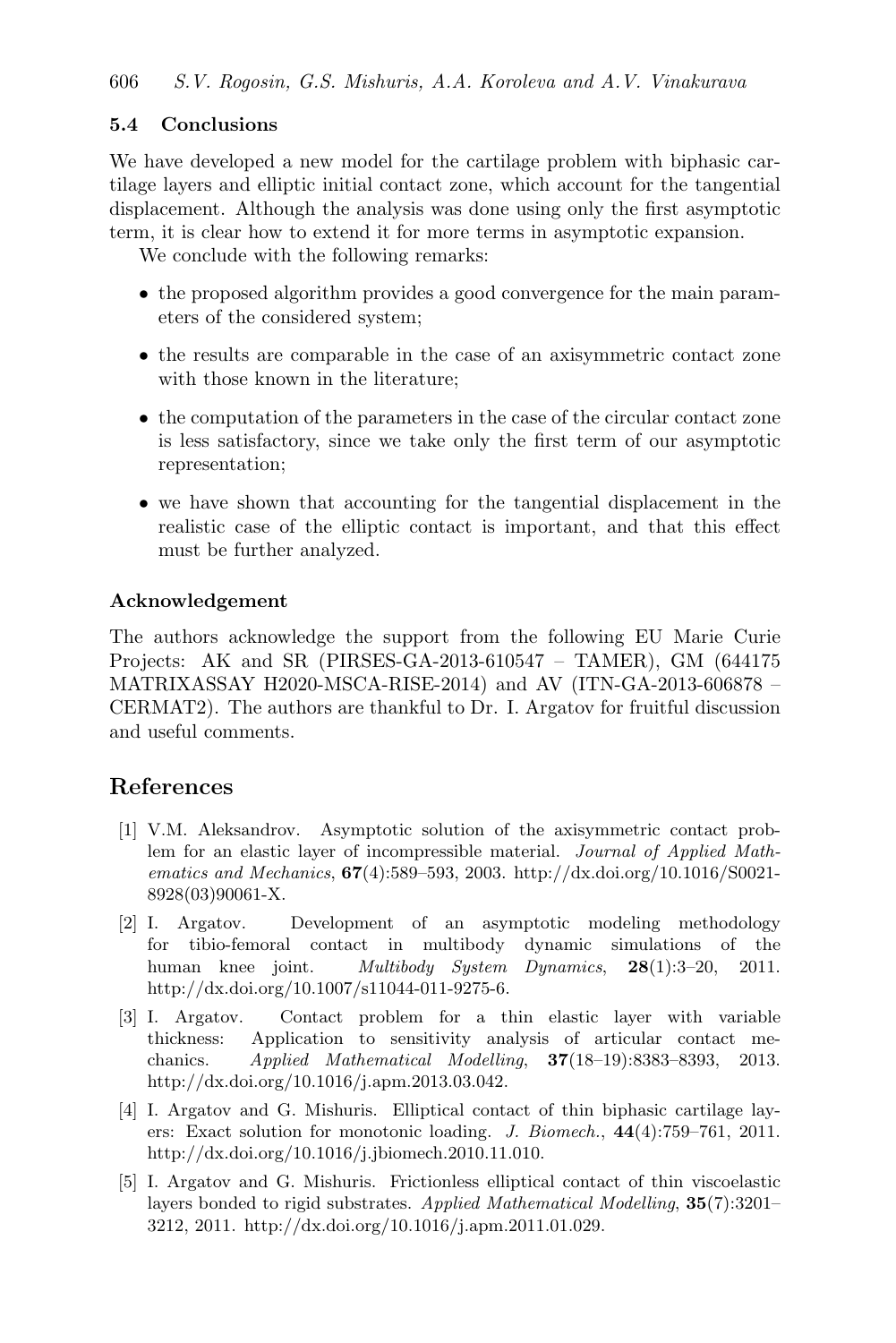- <span id="page-22-6"></span>[6] I.I. Argatov and G. Mishuris. Axisymmetric contact problem for a biphasic cartilage layer with allowance for tangential displacements on the contact surface. European Journal of Mechanics -  $A/Solids$ ,  $29(6):1051-1064$ , 2010. [http://dx.doi.org/10.1016/j.euromechsol.2010.07.003.](http://dx.doi.org/10.1016/j.euromechsol.2010.07.003)
- <span id="page-22-7"></span>[7] I.I. Argatov and G.S. Mishuris. Contact problem for thin biphasic cartilage layers: Perturbation solution. The Quarterly Journal of Mechanics and Applied Mathematics, 64(3):297–318, 2011. [http://dx.doi.org/10.1093/qjmam/hbr008.](http://dx.doi.org/10.1093/qjmam/hbr008)
- <span id="page-22-2"></span>[8] G.A. Ateshian, W.M. Lai, W.B. Zhu and V.C. Mow. An asymptotic solution for the contact of two biphasic cartilage layers. Journal of Biomechanics,  $27(11):1347-1360$ , 1994. [http://dx.doi.org/10.1016/0021-9290\(94\)90044-2.](http://dx.doi.org/10.1016/0021-9290(94)90044-2)
- <span id="page-22-9"></span>[9] J.R. Barber. Contact problems for the thin elastic layer. International Journal of Mechanical Sciences, 32(2):129–132, 1990. [http://dx.doi.org/10.1016/0020-](http://dx.doi.org/10.1016/0020-7403(90)90112-V) [7403\(90\)90112-V.](http://dx.doi.org/10.1016/0020-7403(90)90112-V)
- <span id="page-22-10"></span>[10] R.S. Chadwick. Axisymmetric indentation of a thin incompressible elastic layer. SIAM Journal on Applied Mathematics, 62(5):1520–1530, 2002. [http://dx.doi.org/10.1137/S0036139901388222.](http://dx.doi.org/10.1137/S0036139901388222)
- <span id="page-22-0"></span>[11] E.B. Hunziker. Articular cartilage repair: basic science and clinical progress. a review of the current status and prospects. Osteoarthritis and Cartilage, 10(6):432– 463, 2001. [http://dx.doi.org/10.1053/joca.2002.0801.](http://dx.doi.org/10.1053/joca.2002.0801)
- <span id="page-22-4"></span>[12] K.L. Johnson. Contact Mechanics. Cambridge University Press, Cambridge, 1985. [http://dx.doi.org/10.1017/CBO9781139171731.](http://dx.doi.org/10.1017/CBO9781139171731)
- <span id="page-22-8"></span>[13] A. Koroleva, G. Mishuris and S. Rogosin. Analysis of the unilateral contact problem for biphasic cartilage layers with an elliptic contact zone and accounting for the tangential displacement.  $arXiv:1503.06206v1$ ,  $(06206):1-24, 2015$ .
- <span id="page-22-1"></span>[14] J.R. Owen and J.S. Wayne. Contact models of repaired articular surfaces: influence of loading conditions and the superficial tangential zone. Biomechanics and Modeling in Mechanobiology, 10(4):461–471, 2010. [http://dx.doi.org/10.1007/s10237-010-0247-1.](http://dx.doi.org/10.1007/s10237-010-0247-1)
- <span id="page-22-5"></span>[15] J.Z. Wu, W. Herzog and M. Epstein. An improved solution for the contact of two biphasic cartilage layers. Journal of Biomechanics, 30(4):371–375, 1997. [http://dx.doi.org/10.1016/S0021-9290\(96\)00148-0.](http://dx.doi.org/10.1016/S0021-9290(96)00148-0)
- <span id="page-22-3"></span>[16] J.Z. Wu, W. Herzog and J. Ronsky. Modeling axi-symmetrical joint contact with biphasic cartilage layers–an asymptotic solution. Journal of Biomechanics, **29**(10):1263–1281, 1996. [http://dx.doi.org/10.1016/0021-9290\(96\)00051-6.](http://dx.doi.org/10.1016/0021-9290(96)00051-6)
- <span id="page-22-11"></span>[17] F. Yang. Indentation of an incompressible elastic film. Mechanics of Materials, 30(4):275–286, 1998. [http://dx.doi.org/10.1016/S0167-6636\(98\)00035-0.](http://dx.doi.org/10.1016/S0167-6636(98)00035-0)

# Appendix

### Computation of the polynomial  $Q_0$

In order to determine the coefficients of the polynomial

$$
Q_0(x_1, x_2) = 1 + q_{1,0}x_1 + q_{0,1}x_2 + q_{2,0}x_1^2 + q_{1,1}x_1x_2 + q_{0,2}x_2^2,
$$

we need to compute the normal derivative of the unknown functions  $p^{(0)}$  [\(4.6\)](#page-12-2) along the elliptic boundary  $\Gamma$ :

$$
\frac{\partial p^{(0)}}{\partial n}|_{\Gamma} = \nabla p^{(0)} \cdot \overrightarrow{n}|_{\Gamma} = \eta_0(t) \left( -\frac{2x_1^2}{b_0^2} - \frac{2\beta_0^4 x_2^2}{b_0^2} \right) Q_0|_{\Gamma} = 0.
$$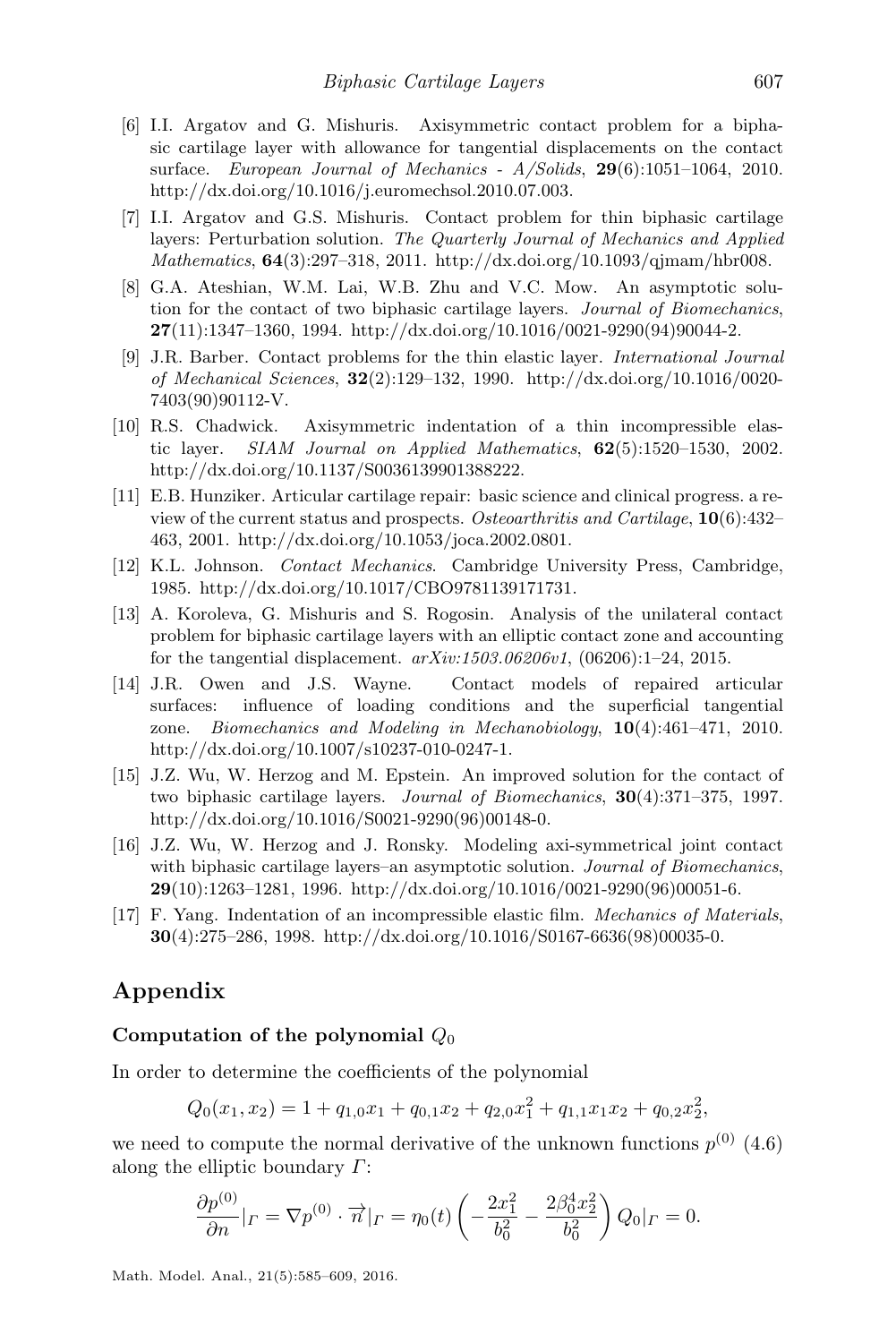Here we take into account the fact that, since the contact domain is an ellipse [\(4.4\)](#page-11-4), the tangential and normal vectors to the boundary  $\Gamma = \partial\Omega$  are given by  $\vec{r} = (-\beta_0^2 x_2, x_1), \ \vec{n} = (x_1, \beta_0^2 x_2).$  Then, to satisfy the boundary condition [\(2.16\)](#page-5-3) the following equation should be valid:

$$
Q_0|_{\Gamma}=0.
$$

This, in turn, is equivalent to the representation

$$
Q_0(x_1,x_2) = \left(1 - x_1^2/b_0^2 - \beta_0^2 x_2^2/b_0^2\right).
$$

### Evaluation of the ellipse parameters

Since

$$
p^{(0)}(\mathbf{x},t) = p^{(0)}(x_1,x_2,t) = \eta_0(t) \left(1 - x_1^2/b_0^2 - \beta_0^2 x_2^2/b_0^2\right)^2,
$$

we have

$$
\frac{\partial p^{(0)}}{\partial x_1} = 2\eta_0(t) \left( 1 - \frac{x_1^2}{b_0^2} - \frac{\beta_0^2 x_2^2}{b_0^2} \right) \cdot \left( -\frac{2x_1}{b_0^2} \right),
$$
  

$$
\frac{\partial^2 p^{(0)}}{\partial x_1^2} = 2\eta_0 \left[ -\frac{2}{b_0^2} \left( 1 - \frac{x_1^2}{b_0^2} - \frac{\beta_0^2 x_2^2}{b_0^2} \right) + \frac{2x_1}{b_0^2} \frac{2x_1}{b_0^2} \right].
$$

Therefore, by straightforward computations, we find that

$$
\frac{\partial^2 p^{(0)}}{\partial x_1^2} = 2\eta_0 \left[ -\frac{2}{b_0^2} + \frac{6x_1^2}{b_0^4} + \frac{2\beta_0^2 x_2^2}{b_0^4} \right], \quad \frac{\partial p^{(0)}}{\partial x_2} = 2\eta_0 \left( 1 - \frac{x_1^2}{b_0^2} - \frac{\beta_0^2 x_2^2}{b_0^2} \right)
$$

$$
\times \left( -\frac{2\beta_0^2 x_2}{b_0^2} \right), \quad \frac{\partial^2 p^{(0)}}{\partial x_2^2} = 2\eta_0 \left[ -\frac{2\beta_0^2}{b_0^2} \left( 1 - \frac{x_1^2}{b_0^2} - \frac{\beta_0^2 x_2^2}{b_0^2} \right) + \frac{2\beta_0^2 x_2}{b_0^2} \frac{2\beta_0^2 x_2}{b_0^2} \right].
$$

Thus, we obtain

$$
\frac{\partial^2 p^{(0)}}{\partial x_2^2} = 2\eta_0(t) \left[ -\frac{2\beta_0^2}{b_0^2} + \frac{2\beta_0^2 x_1^2}{b_0^4} + \frac{6\beta_0^4 x_2^2}{b_0^4} \right].
$$

Substituting the obtained equalities into the main equation

$$
G_0(b_0, \beta_0, \delta_0) \equiv \Delta p^{(0)}(\mathbf{x}, t) - \mu \left( \Psi_1(\mathbf{x}) - \delta^{(0)}(t) \right) = 0,
$$

where

$$
G_0 = 2\eta_0(t) \left[ (-2) \frac{1+\beta_0^2}{b_0^2} + \left( \frac{6+2\beta_0^2}{b_0^4} \right) x_1^2 + \left( \frac{6\beta_0^4 + 2\beta_0^2}{b_0^4} \right) x_2^2 \right] - \mu \left( \Psi_1(x_1, x_2) - \delta^{(0)}(t) \right)
$$

and taking into account that

$$
\Psi_1(\mathbf{x}) = \Psi_1(x_1, x_2) = x_1^2 + e_1^2 x_2^2,
$$